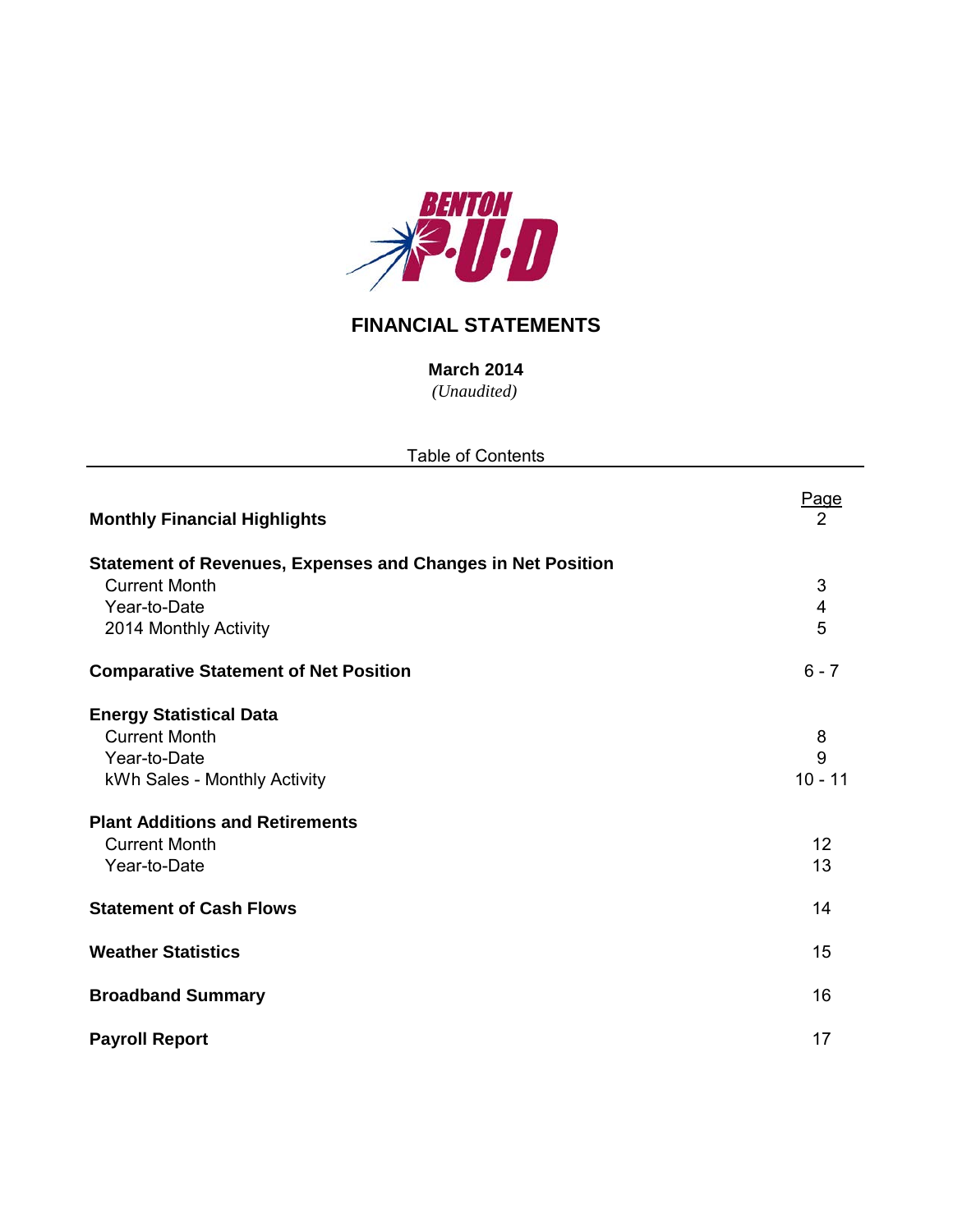

## *Financial Highlights March 2014*



Financial highlights for the month of March:

- 
- District operations resulted in an increase in net position of \$204,000 for the month.<br>
> The average temperature of 47.6° was 1.1° above normal. Cumulative heating deg The average temperature of 47.6° was 1.1° above normal. Cumulative heating degree days were 5% more than last year.<br>
> Total retail kWh billed during March was up 7% from last year and 1% above budget
- 
- $\triangleright$  Total retail kWh billed during March was up 7% from last year and 1% above budget.<br>  $\triangleright$  Net power supply costs were \$5.2 million for the month with sales for resale of \$2.7 n Net power supply costs were \$5.2 million for the month with sales for resale of \$2.7 million and an average price of \$24 per MWh.<br>> March's non-power operating costs of \$1.8 million before taxes and depreciation were 1% a
- $\triangleright$  March's non-power operating costs of \$1.8 million before taxes and depreciation were 1% above budget.<br>  $\triangleright$  Capital expenditures were \$1.2 million for the month.
- Capital expenditures were \$1.2 million for the month.

| (in thousands of dollars)     |            |         |            |     |            |     |     |     |            |     |            |            |                  |                                |
|-------------------------------|------------|---------|------------|-----|------------|-----|-----|-----|------------|-----|------------|------------|------------------|--------------------------------|
| <b>Change in Net Position</b> | <b>Jan</b> | Feb     | <b>Mar</b> | Apr | <b>May</b> | Jun | Jul | Aug | <b>Sep</b> | Oct | <b>Nov</b> | <b>Dec</b> | <b>Total YTD</b> | <b>Annual</b><br><b>Budget</b> |
| Actual                        | \$257      | (\$318) | \$204      |     |            |     |     |     |            |     |            |            | \$143            |                                |
| <b>Budget</b>                 | \$148      | (\$107) | (\$355)    |     |            |     |     |     |            |     |            |            | (\$314)          | (\$121)                        |
|                               |            |         |            |     |            |     |     |     |            |     |            |            |                  |                                |
| <b>Net Power Costs</b>        | Jan        | Feb     | Mar        | Apr | May        | Jun | Jul | Aug | Sep        | Oct | Nov        | <b>Dec</b> | Total            | Annual<br><b>Budget</b>        |
| Power Supply Costs            | \$8,358    | \$9,525 | \$7,916    |     |            |     |     |     |            |     |            |            | \$25,799         | \$90,607                       |
| Less: Sales for Resale        | (2, 249)   | (2,003) | (2,743)    |     |            |     |     |     |            |     |            |            | (6,996)          | (15, 100)                      |
| <b>Net Power Costs</b>        | \$6,109    | \$7,521 | \$5,173    |     |            |     |     |     |            |     |            |            | \$18,803         | \$75,507                       |
|                               |            |         |            |     |            |     |     |     |            |     |            |            |                  |                                |
| <b>Net Capital Costs</b>      | Jan        | Feb     | <b>Mar</b> | Apr | May        | Jun | Jul | Aug | <b>Sep</b> | Oct | <b>Nov</b> | <b>Dec</b> | <b>Total</b>     | <b>Annual</b><br><b>Budget</b> |
| <b>Capital Expenditures</b>   | \$640      | \$672   | \$1,169    |     |            |     |     |     |            |     |            |            | \$2,481          | \$15,108                       |
| Less: Capital Contributions   | (21)       | (42)    | (113)      |     |            |     |     |     |            |     |            |            | (177)            | (1,431)                        |
| <b>Net Capital Costs</b>      | \$618      | \$630   | \$1,056    |     |            |     |     |     |            |     |            |            | \$2,304          | \$13,677                       |
|                               |            |         |            |     |            |     |     |     |            |     |            |            |                  |                                |
| <b>Load Statistics</b>        | Jan        | Feb     | <b>Mar</b> | Apr | May        | Jun | Jul | Aug | Sep        | Oct | <b>Nov</b> | <b>Dec</b> | <b>Total</b>     | Annual<br><b>Budget</b>        |
| aMW - Retail Sales Billed     | 194        | 207     | 161        |     |            |     |     |     |            |     |            |            | 187              | 196                            |
| aMW - Sales for Resale        | 75         | 42      | 151        |     |            |     |     |     |            |     |            |            | 89               | 39                             |

**Budget** 







| <b>Current Ratio</b>                    | 3.81:1 |
|-----------------------------------------|--------|
| Debt Service Coverage (2011 actual)     | 4.03   |
| Debt Service Coverage (2012 actual)     | 3.60   |
| Debt Service Coverage (2013 actual)     | 3.06   |
| Debt Service Coverage (2014 projection) | 2.76   |
| (includes capital contributions)        |        |

| <b>Other Statistics</b>                 |    |        |         |  |  |  |  |  |  |  |  |
|-----------------------------------------|----|--------|---------|--|--|--|--|--|--|--|--|
| Unrestricted Undesignated Reserves      | \$ | 33.7   | million |  |  |  |  |  |  |  |  |
| Rate Stabilization Account (designated) | \$ | 7.5    | million |  |  |  |  |  |  |  |  |
| Debt Service Reserve Fund (designated)  | \$ | 4.0    | million |  |  |  |  |  |  |  |  |
| BTOP Reserve (designated)               | \$ | 0.3    | million |  |  |  |  |  |  |  |  |
| Bond Principal & Interest (restricted)  | \$ | 2.3    | million |  |  |  |  |  |  |  |  |
| <b>Net Utility Plant</b>                | \$ | 122.0  | million |  |  |  |  |  |  |  |  |
| Long-Term Debt                          | \$ | 60.6   | million |  |  |  |  |  |  |  |  |
| <b>Active Service Agreements</b>        |    | 49.846 |         |  |  |  |  |  |  |  |  |
| Non-Contingent Employees                |    | 150.50 |         |  |  |  |  |  |  |  |  |
| Contingent YTD FTE's                    |    | 0.77   |         |  |  |  |  |  |  |  |  |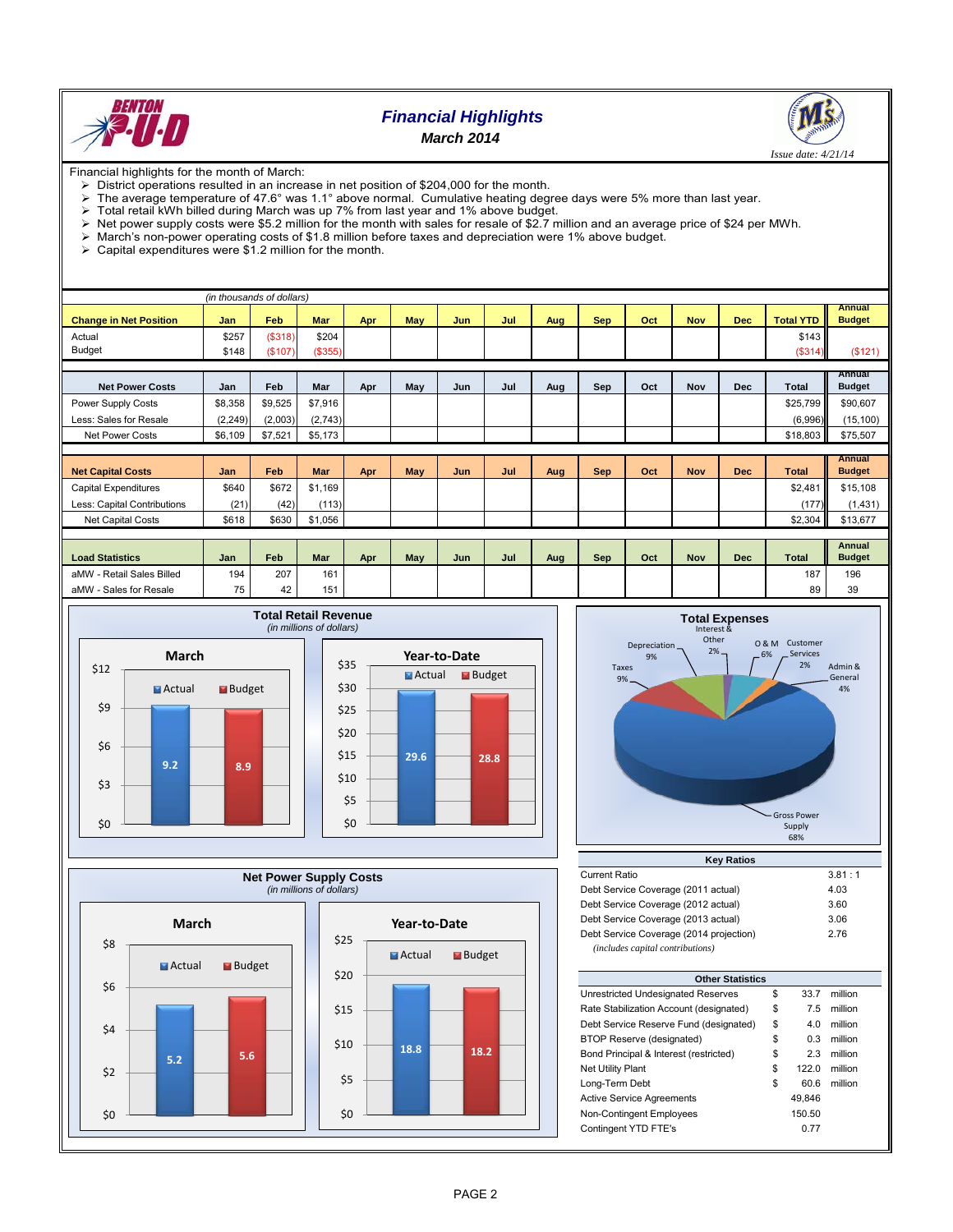## **PUBLIC UTILITY DISTRICT NO.1 OF BENTON COUNTY STATEMENT OF REVENUES, EXPENSES, AND CHANGE IN NET POSITION CURRENT MONTH**

|                                                            |                          | 3/31/2014<br>3/31/2013 |                          |               |                          |
|------------------------------------------------------------|--------------------------|------------------------|--------------------------|---------------|--------------------------|
|                                                            | <b>ACTUAL</b>            | <b>BUDGET</b>          | <b>PCT</b><br><b>VAR</b> | <b>ACTUAL</b> | <b>PCT</b><br><b>VAR</b> |
| <b>OPERATING REVENUES</b>                                  |                          |                        |                          |               |                          |
| Energy Sales - Retail                                      | \$9,226,432              | \$8,921,651            | 3%                       | \$9,337,421   | $-1%$                    |
| <b>Energy Sales for Resale</b>                             | 2,678,030                | 1,618,388              | 65%                      | 1,328,940     | 102%                     |
| Transmission of Power for Others                           | 65,319                   | 41,667                 | 57%                      | 72,863        | $-10%$                   |
| <b>Broadband Revenue</b>                                   | 164,809                  | 162,438                | 1%                       | 164,413       | 0%                       |
| <b>Other Revenue</b>                                       | 82,640                   | 94,862                 | $-13%$                   | 77,218        | 7%                       |
| <b>TOTAL OPERATING REVENUES</b>                            | 12,217,229               | 10,839,006             | 13%                      | 10,980,855    | 11%                      |
| <b>OPERATING EXPENSES</b>                                  |                          |                        |                          |               |                          |
| <b>Purchased Power</b>                                     | 6,623,623                | 6,094,417              | 9%                       | 5,821,855     | 14%                      |
| <b>Purchased Transmission &amp; Ancillary Services</b>     | 1,119,704                | 1,035,118              | 8%                       | 928,999       | 21%                      |
| <b>Conservation Program</b>                                | 172,588                  | 110,322                | 56%                      | 165,931       | 4%                       |
| <b>Total Power Supply</b>                                  | 7,915,915                | 7,239,857              | 9%                       | 6,916,785     | 14%                      |
| Transmission Operation & Maintenance                       | 661                      | 2,083                  | $-68%$                   | 2,509         | $-74%$                   |
| Distribution Operation & Maintenance                       | 790.836                  | 734,675                | 8%                       | 615,981       | 28%                      |
| <b>Broadband Expense</b>                                   | 84,104                   | 64,588                 | 30%                      | 50,789        | 66%                      |
| Customer Accounting, Collection & Information              | 324,394                  | 379,620                | $-15%$                   | 330,037       | $-2%$                    |
| Administrative & General                                   | 583,036                  | 576,534                | 1%                       | 564,451       | 3%                       |
| Subtotal before Taxes & Depreciation                       | 1,783,031                | 1,757,501              | 1%                       | 1,563,767     | 14%                      |
| Taxes                                                      | 1,053,806                | 1,071,238              | $-2%$                    | 997,633       | 6%                       |
| Depreciation & Amortization                                | 1,102,344                | 1,100,750              | 0%                       | 1,047,152     | 5%                       |
| <b>Total Other Operating Expenses</b>                      | 3,939,181                | 3,929,489              | 0%                       | 3,608,551     | 9%                       |
| <b>TOTAL OPERATING EXPENSES</b>                            | 11,855,096               | 11,169,346             | 6%                       | 10,525,336    | 13%                      |
| <b>OPERATING INCOME (LOSS)</b>                             | 362,133                  | (330, 340)             | n/a                      | 455,519       | $-21%$                   |
| <b>NONOPERATING REVENUES &amp; EXPENSES</b>                |                          |                        |                          |               |                          |
| Interest Income                                            | (104, 942)               | 20,833                 | n/a                      | 19,346        | n/a                      |
| Other Income                                               | 32,273                   | 31,339                 | 3%                       | 34,032        | $-5%$                    |
| Other Expense                                              |                          |                        | n/a                      |               | n/a                      |
| Interest Expense                                           | (235, 385)               | (239, 815)             | $-2%$                    | (238, 763)    | $-1%$                    |
| Debt Discount/Premium Amortization & Loss on Defeased Debt | 37,227                   | 37,228                 | 0%                       | 38,402        | $-3%$                    |
| Loss in Joint Ventures/Special Assessments                 | $\overline{\phantom{a}}$ |                        | n/a                      | $\sim$        | n/a                      |
| <b>TOTAL NONOPERATING REVENUES &amp; EXPENSES</b>          | (270, 827)               | (150, 415)             | 80%                      | (146, 983)    | 84%                      |
| <b>INCOME (LOSS) BEFORE CAPITAL CONTRIBUTIONS</b>          | 91,306                   | (480, 755)             | $-119%$                  | 308,536       | -70%                     |
| <b>CAPITAL CONTRIBUTIONS</b>                               | 112,992                  | 125,707                | $-10%$                   | 145,265       | $-22%$                   |
| <b>CHANGE IN NET POSITION</b>                              | \$204,298                | (\$355,048)            | $-158%$                  | \$453,801     | $-55%$                   |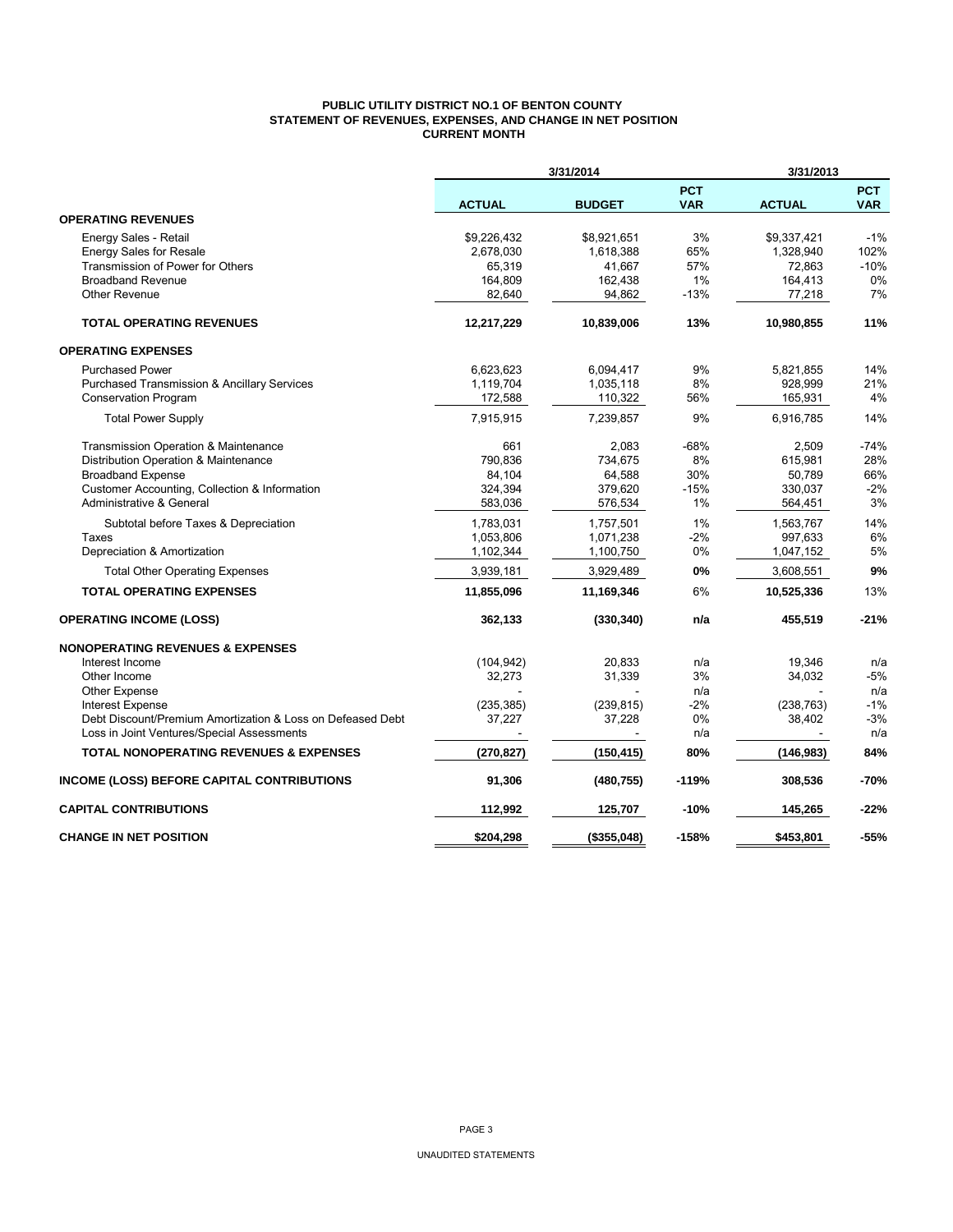## **PUBLIC UTILITY DISTRICT NO.1 OF BENTON COUNTY STATEMENT OF REVENUES, EXPENSES, AND CHANGE IN NET POSITION YEAR TO DATE**

|                                                            |               | 3/31/2014     |                          | 3/31/2013     |                          |  |
|------------------------------------------------------------|---------------|---------------|--------------------------|---------------|--------------------------|--|
|                                                            | <b>ACTUAL</b> | <b>BUDGET</b> | <b>PCT</b><br><b>VAR</b> | <b>ACTUAL</b> | <b>PCT</b><br><b>VAR</b> |  |
| <b>OPERATING REVENUES</b>                                  |               |               |                          |               |                          |  |
| Energy Sales - Retail                                      | \$29,554,024  | \$28,793,425  | 3%                       | \$27,660,876  | 7%                       |  |
| <b>Energy Sales for Resale</b>                             | 6,890,277     | 4,539,793     | 52%                      | 3,988,923     | 73%                      |  |
| Transmission of Power for Others                           | 145,932       | 125,000       | 17%                      | 203,252       | $-28%$                   |  |
| <b>Broadband Revenue</b>                                   | 565,853       | 476,385       | 19%                      | 483,457       | 17%                      |  |
| <b>Other Revenue</b>                                       | 569,198       | 595,936       | $-4%$                    | 547,784       | 4%                       |  |
| <b>TOTAL OPERATING REVENUES</b>                            | 37,725,283    | 34,530,539    | 9%                       | 32,884,291    | 15%                      |  |
| <b>OPERATING EXPENSES</b>                                  |               |               |                          |               |                          |  |
| <b>Purchased Power</b>                                     | 22,244,629    | 19,447,942    | 14%                      | 17,686,921    | 26%                      |  |
| Purchased Transmission & Ancillary Services                | 3,317,626     | 3,132,784     | 6%                       | 2,847,271     | 17%                      |  |
| <b>Conservation Program</b>                                | 236,483       | 330,967       | $-29%$                   | 416,834       | -43%                     |  |
| <b>Total Power Supply</b>                                  | 25,798,738    | 22,911,692    | 13%                      | 20,951,027    | 23%                      |  |
| Transmission Operation & Maintenance                       | 2,026         | 6,249         | -68%                     | 16,244        | -88%                     |  |
| Distribution Operation & Maintenance                       | 2,044,186     | 2,127,327     | $-4%$                    | 1,777,579     | 15%                      |  |
| <b>Broadband Expense</b>                                   | 131,611       | 185,250       | $-29%$                   | 173,609       | $-24%$                   |  |
| Customer Accounting, Collection & Information              | 859,381       | 1,106,531     | $-22%$                   | 840,506       | 2%                       |  |
| Administrative & General                                   | 1,732,423     | 1,752,668     | $-1%$                    | 1,689,790     | 3%                       |  |
| Subtotal before Taxes & Depreciation                       | 4,769,627     | 5,178,026     | $-8%$                    | 4,497,727     | 6%                       |  |
| Taxes                                                      | 3,468,689     | 3,292,409     | 5%                       | 3,286,126     | 6%                       |  |
| Depreciation & Amortization                                | 3,367,384     | 3,302,250     | 2%                       | 3,165,635     | 6%                       |  |
| <b>Total Other Operating Expenses</b>                      | 11,605,699    | 11,772,685    | $-1%$                    | 10,949,489    | $-100%$                  |  |
| <b>TOTAL OPERATING EXPENSES</b>                            | 37,404,437    | 34,684,377    | 8%                       | 31,900,516    | 17%                      |  |
| <b>OPERATING INCOME (LOSS)</b>                             | 320,845       | (153, 838)    | n/a                      | 983,775       | -67%                     |  |
| <b>NONOPERATING REVENUES &amp; EXPENSES</b>                |               |               |                          |               |                          |  |
| Interest Income                                            | 126,467       | 62,499        | 102%                     | 57,409        | 120%                     |  |
| Other Income                                               | 113,174       | 94,017        | 20%                      | 96,749        | 17%                      |  |
| <b>Other Expense</b>                                       |               |               | n/a                      |               | n/a                      |  |
| <b>Interest Expense</b>                                    | (705, 808)    | (700, 445)    | 1%                       | (721, 238)    | $-2%$                    |  |
| Debt Discount/Premium Amortization & Loss on Defeased Debt | 111,682       | 111,683       | 0%                       | 115,207       | $-3%$                    |  |
| Loss in Joint Ventures/Special Assessments                 |               |               | n/a                      |               | n/a                      |  |
| <b>TOTAL NONOPERATING REVENUES &amp; EXPENSES</b>          | (354, 485)    | (432, 246)    | -18%                     | (451,873)     | -22%                     |  |
| INCOME (LOSS) BEFORE CAPITAL CONTRIBUTIONS                 | (33, 640)     | (586,084)     | -94%                     | 531,902       | $-106%$                  |  |
| <b>CAPITAL CONTRIBUTIONS</b>                               | 176,649       | 271,849       | $-35%$                   | 338,519       | -48%                     |  |
| <b>CHANGE IN NET POSITION</b>                              | 143,009       | (314, 235)    | $-146%$                  | 870,422       | -84%                     |  |
| TOTAL NET POSITION, BEGINNING OF YEAR                      | 126,880,031   | 124,160,145   | 2%                       | 124,160,145   | 2%                       |  |
| TOTAL NET POSITION, END OF YEAR                            | \$127,023,040 | \$123,845,910 | 3%                       | \$125,030,567 | 2%                       |  |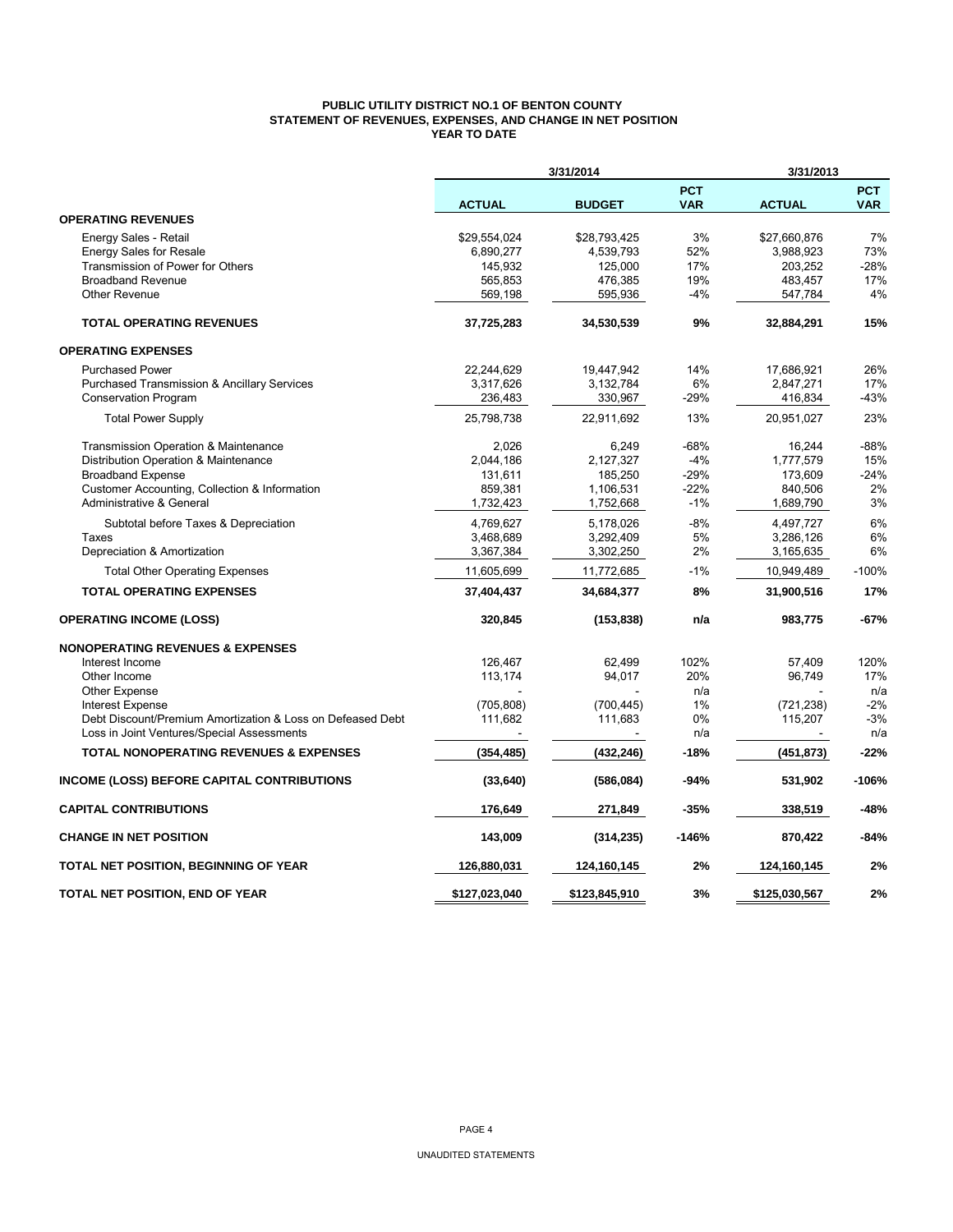### **PUBLIC UTILITY DISTRICT NO. 1 OF BENTON COUNTY STATEMENT OF REVENUES, EXPENSES, AND CHANGE IN NET POSITION 2014 MONTHLY ACTIVITY**

|                                                        | January                | February                 | March                    | <b>April</b> | May | June | July | August | September | October | November | December | <b>Total</b>           |
|--------------------------------------------------------|------------------------|--------------------------|--------------------------|--------------|-----|------|------|--------|-----------|---------|----------|----------|------------------------|
| <b>OPERATING REVENUES</b>                              |                        |                          |                          |              |     |      |      |        |           |         |          |          |                        |
| Energy Sales - Retail                                  |                        | \$9,570,658 \$10,756,933 | \$9,226,432              |              |     |      |      |        |           |         |          |          | \$29,554,023           |
| <b>Energy Sales for Resale</b>                         | 2,248,820              | 1,963,427                | 2,678,030                |              |     |      |      |        |           |         |          |          | 6,890,277              |
| Transmission of Power for Others                       | 40,600                 | 40,013                   | 65,319                   |              |     |      |      |        |           |         |          |          | 145,932                |
| <b>Broadband Revenue</b>                               | 206,073                | 194,972                  | 164,809                  |              |     |      |      |        |           |         |          |          | 565,854                |
| <b>Other Electric Revenue</b>                          | 400,780                | 85,779                   | 82,640                   |              |     |      |      |        |           |         |          |          | 569,199                |
| <b>TOTALOPERATING REVENUES</b>                         | 12,466,931             | 13,041,124               | 12,217,230               |              |     |      |      |        |           |         |          |          | 37,725,285             |
| <b>OPERATING EXPENSES</b>                              |                        |                          |                          |              |     |      |      |        |           |         |          |          |                        |
| <b>Purchased Power</b>                                 | 7,220,915              | 8,400,092                | 6,623,623                |              |     |      |      |        |           |         |          |          | 22,244,630             |
| <b>Purchased Transmission &amp; Ancillary Services</b> | 1,097,134              | 1,100,788                | 1,119,704                |              |     |      |      |        |           |         |          |          | 3,317,626              |
| Conservation Program                                   | 40,140                 | 23,755                   | 172,588                  |              |     |      |      |        |           |         |          |          | 236,483                |
| <b>Total Power Supply</b>                              | 8,358,189              | 9,524,635                | 7,915,915                |              |     |      |      |        |           |         |          |          | 25,798,739             |
| Transmission Operation & Maintenance                   | 1,124                  | 240                      | 661                      |              |     |      |      |        |           |         |          |          | 2,025                  |
| Distribution Operation & Maintenance                   | 672,360                | 580,990                  | 790,836                  |              |     |      |      |        |           |         |          |          | 2,044,186              |
| <b>Broadband Expense</b>                               | 13,608                 | 33,899                   | 84,104                   |              |     |      |      |        |           |         |          |          | 131,611                |
| Customer Accounting, Collection & Information          | 262,749                | 272,237                  | 324,394                  |              |     |      |      |        |           |         |          |          | 859,380                |
| Administrative & General                               | 660,115                | 489,273                  | 583,036                  |              |     |      |      |        |           |         |          |          | 1,732,424              |
|                                                        |                        |                          |                          |              |     |      |      |        |           |         |          |          |                        |
| Subtotal before Taxes & Depreciation<br>Taxes          | 1,609,956<br>1,231,153 | 1,376,639<br>1,183,730   | 1,783,031<br>1,053,806   |              |     |      |      |        |           |         |          |          | 4,769,626<br>3,468,689 |
|                                                        |                        |                          |                          |              |     |      |      |        |           |         |          |          |                        |
| Depreciation & Amortization                            | 1,148,133              | 1,116,906                | 1,102,344                |              |     |      |      |        |           |         |          |          | 3,367,383              |
| <b>Total Other Operating Expenses</b>                  | 3,989,242              | 3,677,275                | 3,939,181                |              |     |      |      |        |           |         |          |          | 11,605,698             |
| <b>TOTAL OPERATING EXPENSES</b>                        | 12,347,431             | 13,201,910               | 11,855,096               |              |     |      |      |        |           |         |          |          | 37,404,437             |
| <b>OPERATING INCOME (LOSS)</b>                         | 119,500                | (160, 786)               | 362,134                  |              |     |      |      |        |           |         |          |          | 320,848                |
| <b>NONOPERATING REVENUES &amp; EXPENSES</b>            |                        |                          |                          |              |     |      |      |        |           |         |          |          |                        |
| Interest Income                                        | 266,831                | (35, 422)                | (104, 942)               |              |     |      |      |        |           |         |          |          | 126,467                |
| Other Income                                           | 47,668                 | 33,233                   | 32,273                   |              |     |      |      |        |           |         |          |          | 113,174                |
| Other Expense                                          | $\sim$                 | $\overline{\phantom{a}}$ | $\overline{\phantom{a}}$ |              |     |      |      |        |           |         |          |          | $\sim$                 |
| <b>Interest Expense</b>                                | (235, 611)             | (234, 811)               | (235, 385)               |              |     |      |      |        |           |         |          |          | (705, 807)             |
| Debt Discount & Expense Amortization                   | 37,227                 | 37,227                   | 37,227                   |              |     |      |      |        |           |         |          |          | 111,681                |
| Loss in Joint Ventures/Special Assessments             | $\sim$                 | $\sim$                   | $\blacksquare$           |              |     |      |      |        |           |         |          |          | $\sim$                 |
| <b>TOTAL NONOPERATING REV/EXP</b>                      | 116,115                | (199, 773)               | (270, 827)               |              |     |      |      |        |           |         |          |          | (354, 485)             |
| INCOME (LOSS) BEFORE CAPITAL CONTRIBUTIONS             | 235,615                | (360, 559)               | 91,307                   |              |     |      |      |        |           |         |          |          | (33, 637)              |
| <b>CAPITAL CONTRIBUTIONS</b>                           | 21,246                 | 42,411                   | 112,992                  |              |     |      |      |        |           |         |          |          | 176,649                |
| <b>CHANGE IN NET POSITION</b>                          | \$256,861              | (\$318, 148)             | \$204,299                | \$0          | \$0 | \$0  | \$0  | \$0    | \$0       | \$0     | \$0      | \$0      | \$143,012              |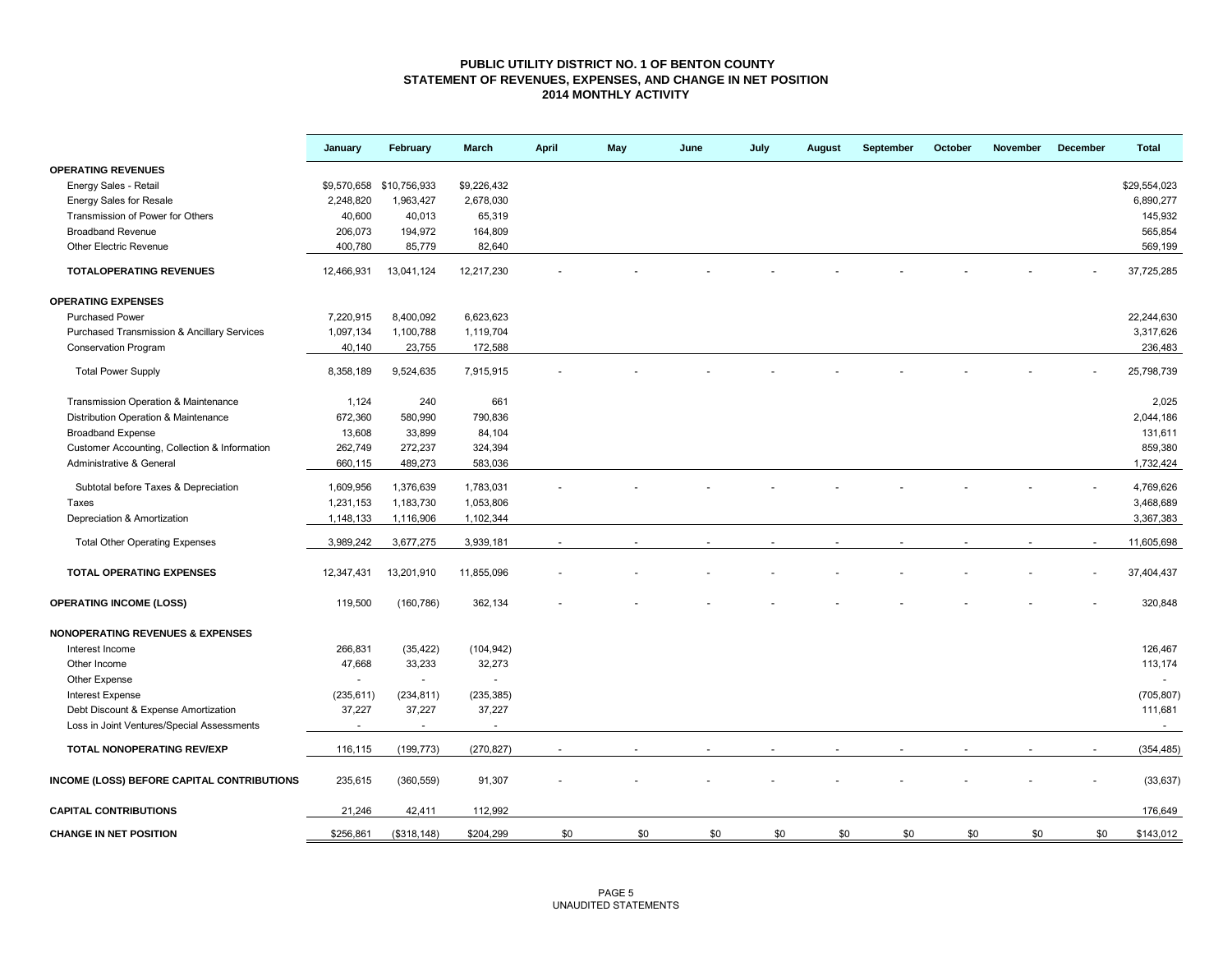#### **PUBLIC UTILITY DISTRICT NO. 1 OF BENTON COUNTY COMPARATIVE STATEMENT OF NET POSITION ASSETS AND DEFERRED OUTFLOWS OF RESOURCES**

|                                                           |                 |                 | Increase/(Decrease) |         |  |
|-----------------------------------------------------------|-----------------|-----------------|---------------------|---------|--|
|                                                           | 3/31/2014       | 3/31/2013       | Amount              | Percent |  |
| <b>ASSETS</b>                                             |                 |                 |                     |         |  |
| <b>CURRENT ASSETS</b>                                     |                 |                 |                     |         |  |
| Cash & Cash Equivalents                                   |                 |                 |                     |         |  |
| Unrestricted Cash & Cash Equivalents                      | \$20,168,511    | \$22,694,175    | (\$2,525,665)       |         |  |
| Investments                                               | 15,905,810      | 16,312,330      | (406, 520)          |         |  |
| Designated Rate Stabilization Fund                        | 7,500,000       | 7,500,000       |                     |         |  |
| Designated Debt Service Reserve Fund                      | 4,000,000       | 4,000,000       | $\blacksquare$      |         |  |
| Designated BTOP Reserve Fund                              | 348,813         | 348,813         |                     |         |  |
| Accounts Receivable, net                                  | 9,881,566       | 8,811,799       | 1,069,767           |         |  |
| <b>BPA Prepay Receivable</b>                              | 600,000         | 600,000         |                     |         |  |
| <b>Accrued Interest Receivable</b>                        | 66,218          | 80,598          | (14, 380)           |         |  |
| <b>Wholesale Power Receivable</b>                         | 1,630,350       | 1,043,183       | 587,167             |         |  |
| <b>Accrued Unbilled Revenue</b>                           | 3,020,000       | 2,660,000       | 360,000             |         |  |
| <b>Inventory Materials &amp; Supplies</b>                 | 4,868,241       | 4,399,073       | 469,168             |         |  |
| Prepaid Expenses & Option Premiums                        | 577,974         | 119,697         | 458,277             |         |  |
| <b>Total Current Assets</b>                               | 68,567,482      | 68,569,668      | (2, 186)            | 0%      |  |
| <b>NONCURRENT ASSETS</b>                                  |                 |                 |                     |         |  |
| Restricted Bond Reserve Fund                              |                 |                 |                     |         |  |
| <b>Other Receivables</b>                                  | 140,017         | 140,017         |                     |         |  |
|                                                           | 90,799          | 103,017         | (12, 218)           |         |  |
| <b>BPA Prepay Receivable</b>                              | 8,100,000       | 8,700,000       | (600,000)           |         |  |
| Deferred Purchased Power Costs                            | 8,184,402       | 8,877,449       | (693,046)           |         |  |
| Other Deferred Charges                                    | (25, 423)       | 242,015         | (267, 438)          | -9%     |  |
|                                                           | 16,489,796      | 18,062,498      | (972, 702)          |         |  |
| <b>Utility Plant</b>                                      |                 |                 |                     |         |  |
| Land and Intangible Plant                                 | 3,358,536       | 3,252,286       | 106,250             |         |  |
| <b>Electric Plant in Service</b>                          | 275,835,674     | 263,886,881     | 11,948,793          |         |  |
| <b>Construction Work in Progress</b>                      | 3,438,039       | 4,615,189       | (1, 177, 150)       |         |  |
| <b>Accumulated Depreciation</b>                           | (160, 589, 753) | (149, 285, 775) | (11, 303, 977)      |         |  |
| <b>Net Utility Plant</b>                                  | 122,042,497     | 122,468,580     | (426, 084)          | 0%      |  |
| <b>Total Noncurrent Assets</b>                            | 138,532,292     | 140,531,078     | (1,998,786)         | $-1%$   |  |
|                                                           |                 |                 |                     |         |  |
| <b>Total Assets</b>                                       | 207,099,775     | 209,100,746     | (2,000,971)         | $-1%$   |  |
| DEFERRED OUTFLOWS OF RESOURCES                            |                 |                 |                     |         |  |
| Unamortized Loss on Defeased Debt                         | 176,383         | 239,494         | (63, 111)           |         |  |
| Accumulated Decrease in Fair Value of Hedging Derivatives | 825,490         | 52,712          | 772,778             |         |  |
| <b>Total Deferred Outflows of Resources</b>               | 1,001,873       | 292,206         | 709,667             |         |  |
|                                                           |                 |                 |                     |         |  |
| TOTAL ASSETS & DEFERRED OUTFLOWS OF RESOURCES             | \$208,101,647   | \$209,392,952   | (\$1,291,305)       | $-1%$   |  |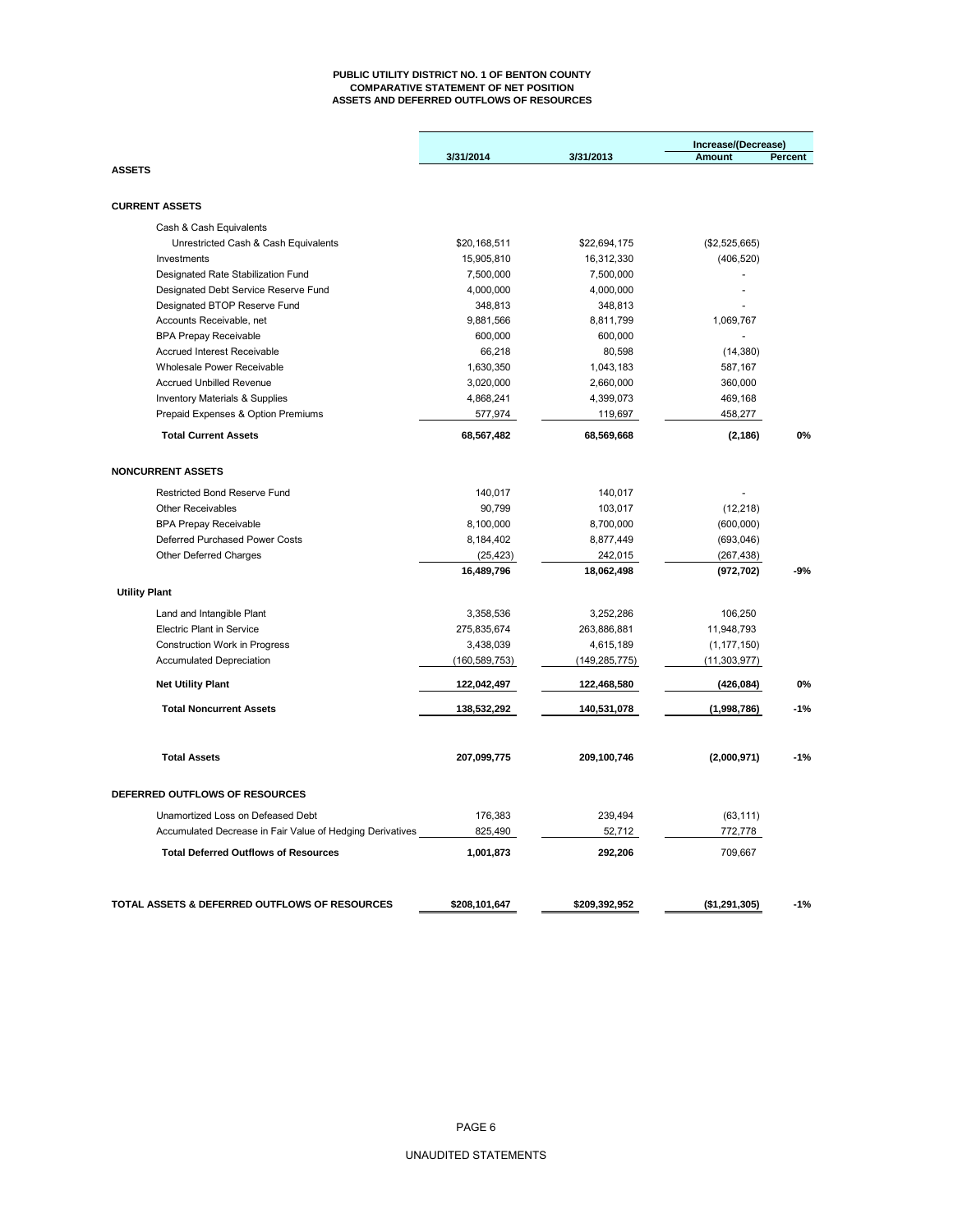#### **PUBLIC UTILITY DISTRICT NO. 1 OF BENTON COUNTY COMPARATIVE STATEMENT OF NET POSITION LIABILITIES AND DEFERRED INFLOWS OF RESOURCES**

|                                                           | 3/31/2014     | 3/31/2013     | Increase/(Decrease)<br><b>Amount</b> | Percent |  |
|-----------------------------------------------------------|---------------|---------------|--------------------------------------|---------|--|
| <b>LIABILITIES</b>                                        |               |               |                                      |         |  |
|                                                           |               |               |                                      |         |  |
| <b>CURRENT LIABILITIES</b>                                |               |               |                                      |         |  |
| <b>Warrants Outstanding</b>                               | \$236,935     | \$187,836     | \$49,099                             |         |  |
| <b>Accounts Payable</b>                                   | 7,124,538     | 6,860,102     | 264,436                              |         |  |
| <b>Customer Deposits</b>                                  | 1,343,678     | 1,270,455     | 73,223                               |         |  |
| Accrued Taxes Payable                                     | 3,826,015     | 3,655,512     | 170,502                              |         |  |
| Other Current & Accrued Liabilities                       | 1,368,952     | 1,362,551     | 6,401                                |         |  |
| Accrued Interest Payable                                  | 1,064,881     | 1,103,933     | (39,052)                             |         |  |
| Revenue Bonds, Current Portion                            | 3,035,000     | 2,940,000     | 95,000                               |         |  |
| <b>Total Current Liabilities</b>                          | 17,999,999    | 17,380,390    | 619,608                              | 4%      |  |
| <b>NONCURRENT LIABILITIES</b>                             |               |               |                                      |         |  |
|                                                           |               |               |                                      |         |  |
| 2005 Bond Issue                                           | 1,900,000     | 3,040,000     | (1, 140, 000)                        |         |  |
| 2010 Bond Issue                                           | 17,345,000    | 17,345,000    |                                      |         |  |
| 2011 Bond Issue                                           | 34,355,000    | 36,250,000    | (1,895,000)                          |         |  |
| Unamortized Premium & Discount                            | 3,946,687     | 4,465,925     | (519, 238)                           |         |  |
| Deferred Revenue                                          | 279,439       | 1,256,755     | (977, 316)                           |         |  |
| <b>BPA Prepay Incentive Credit</b>                        | 2,338,243     | 2,499,499     | (161, 256)                           |         |  |
| <b>Other Liabilities</b>                                  | 2,635,104     | 1,731,035     | 904,069                              |         |  |
| <b>Total Noncurrent Liabilities</b>                       | 62,799,473    | 66,588,214    | (3,788,741)                          | -6%     |  |
| <b>Total Liabilities</b>                                  | 80,799,472    | 83,968,604    | (3, 169, 132)                        | $-4%$   |  |
| DEFERRED INFLOWS OF RESOURCES                             |               |               |                                      |         |  |
| Accumulated Increase in Fair Value of Hedging Derivatives | 279,135       | 393,781       | (114, 646)                           |         |  |
| <b>Total Deferred Inflows of Resources</b>                | 279,135       | 393,781       | (114, 646)                           | $-29%$  |  |
|                                                           |               |               |                                      |         |  |
| <b>NET POSITION</b>                                       |               |               |                                      |         |  |
| Net Investment in Capital Assets                          | 61,637,192    | 58,667,149    | 2,970,043                            |         |  |
| <b>Restricted for Debt Service</b>                        | 140,017       | 140,017       |                                      |         |  |
| Unrestricted                                              | 65,245,831    | 68,722,899    | (3,477,068)                          |         |  |
| <b>Total Net Position</b>                                 | 127,023,041   | 127,530,065   | (507, 025)                           | 0%      |  |
| TOTAL NET POSITION, LIABILITIES AND                       |               |               |                                      |         |  |
| DEFERRED INFLOWS OF RESOURCES                             |               |               |                                      |         |  |
|                                                           | \$208,101,647 | \$211,892,451 | (\$3,790,804)                        | $-2%$   |  |
|                                                           |               |               |                                      |         |  |
| <b>CURRENT RATIO:</b>                                     | 3.81:1        | 3.95:1        |                                      |         |  |
| (Current Assets / Current Liabilities)                    |               |               |                                      |         |  |
| <b>WORKING CAPITAL:</b>                                   | \$50,567,484  | \$51,189,278  | (\$621,794)                          | $-1%$   |  |
| (Current Assets less Current Liabilities)                 |               |               |                                      |         |  |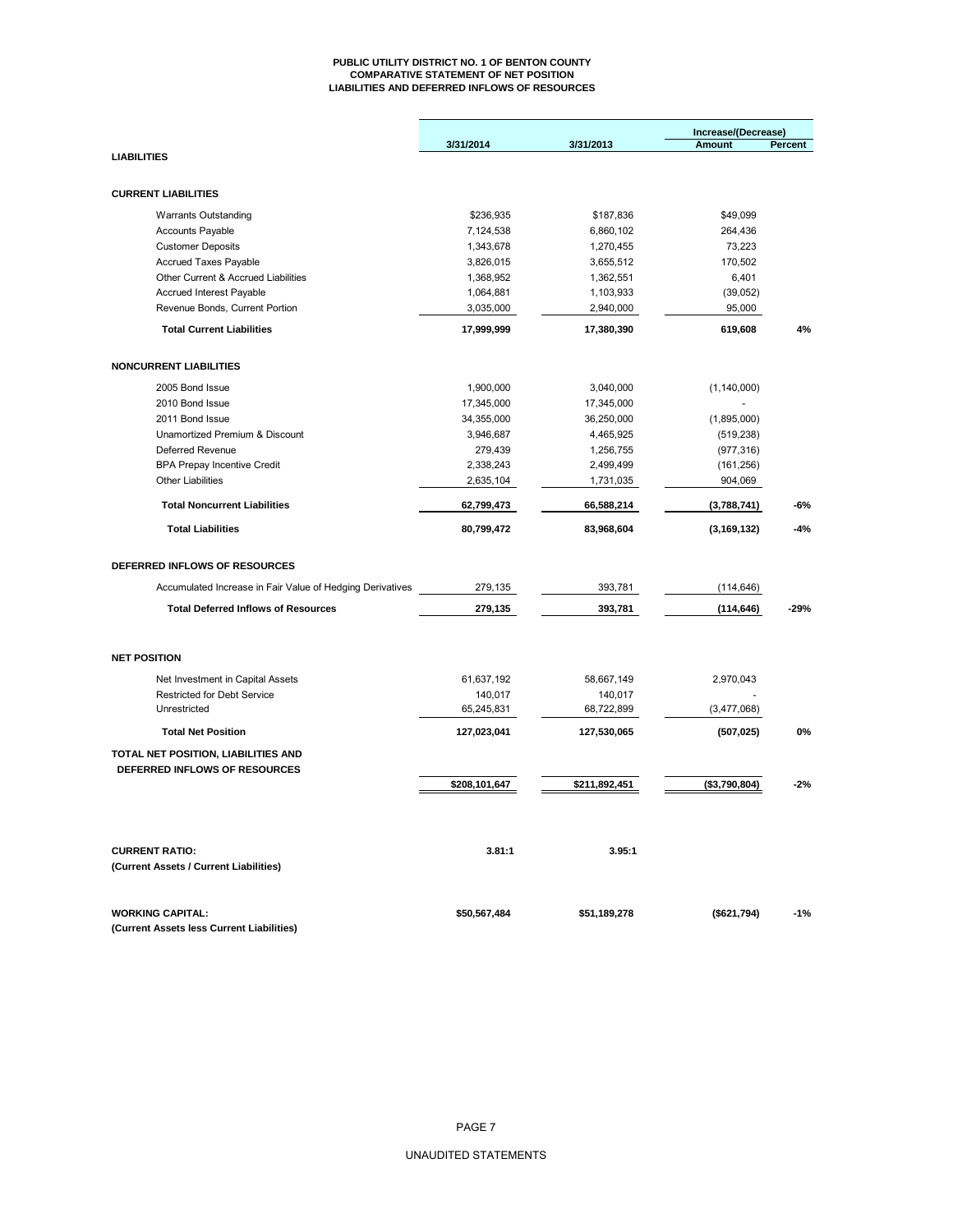#### **PUBLIC UTILITY DISTRICT NO. 1 OF BENTON COUNTY ENERGY STATISTICAL DATA CURRENT MONTH**

|                                                                              | 3/31/2014                |                          |                | 3/31/2013                |                 |
|------------------------------------------------------------------------------|--------------------------|--------------------------|----------------|--------------------------|-----------------|
|                                                                              |                          |                          | <b>PCT</b>     |                          | <b>PCT</b>      |
| <b>ENERGY SALES RETAIL - REVENUE</b>                                         | <b>ACTUAL</b>            | <b>BUDGET</b>            | <b>VAR</b>     | <b>ACTUAL</b>            | <b>VAR</b>      |
| Residential                                                                  | \$4,620,767              | \$4,651,645              | $-1%$          | \$4,294,926              | 8%              |
| <b>Small General Service</b>                                                 | 633,262                  | 627,686                  | 1%             | 607,973                  | 4%              |
| <b>Medium General Service</b>                                                | 930,029                  | 915,597                  | 2%             | 875,185                  | 6%              |
| Large General Service                                                        | 1,050,040                | 1,083,986                | $-3%$          | 1,010,399                | 4%              |
| Large Industrial                                                             | 290,921                  | 317,153                  | $-8%$          | 286,064                  | 2%              |
| Small Irrigation                                                             | 118,557                  | 133,739                  | $-11%$         | 112,206                  | 6%              |
| Large Irrigation<br><b>Street Lights</b>                                     | 2,277,203<br>17,733      | 1,886,412<br>17,353      | 21%<br>2%      | 1,940,756<br>17,716      | 17%<br>0%       |
| <b>Security Lights</b>                                                       | 20,680                   | 20,535                   | 1%             | 20,420                   | 1%              |
| <b>Unmetered Accounts</b>                                                    | 13,996                   | 14,552                   | $-4%$          | 13,850                   | 1%              |
| <b>Billed Revenues Before Taxes</b>                                          | \$9,973,189              | \$9,668,658              | 3%             | \$9,179,495              | 9%              |
| <b>City Occupation Taxes</b>                                                 | 454,242                  | 454,370                  | 0%             | 422,926                  | 7%              |
| Bad Debt Expense (reduced from 0.25% to 0.2% of retail sales in August 2013) | (21,000)                 | (21, 377)                | -2%            | (25,000)                 | $-16%$          |
| <b>Unbilled Revenue</b>                                                      | (1, 180, 000)            | (1, 180, 000)            | 0%             | (240,000)                | 392%            |
| <b>TOTAL SALES - REVENUE</b>                                                 | \$9,226,432              | \$8,921,651              | 3%             | \$9,337,421              | $-1%$           |
|                                                                              |                          |                          |                |                          |                 |
| <b>ENERGY SALES RETAIL - kWh</b><br>Residential                              | 61,276,449               | 61,636,474               | $-1%$          | 56,513,417               | 8%              |
| <b>Small General Service</b>                                                 | 9,247,968                | 9,142,320                | 1%             | 8,862,866                | 4%              |
| <b>Medium General Service</b>                                                | 13,320,761               | 13,361,759               | 0%             | 12,714,807               | 5%              |
| Large General Service                                                        | 16,529,440               | 17,173,082               | $-4%$          | 16,064,720               | 3%              |
| Large Industrial                                                             | 6,141,110                | 6,664,354                | $-8%$          | 5,970,720                | 3%              |
| Small Irrigation                                                             | 566,022                  | 420,045                  | 35%            | 480,748                  | 18%             |
| Large Irrigation                                                             | 11,959,400               | 9,555,566                | 25%            | 10,346,643               | 16%             |
| <b>Street Lights</b>                                                         | 229,515                  | 240,657                  | $-5%$          | 229,161                  | 0%              |
| <b>Security Lights</b><br><b>Unmetered Accounts</b>                          | 103,420                  | 89,188                   | 16%<br>0%      | 105,351                  | $-2%$<br>0%     |
| <b>TOTAL kWh BILLED</b>                                                      | 247,516<br>119,621,601   | 246,636<br>118,530,081   | 1%             | 246,506<br>111,534,939   | 7%              |
|                                                                              |                          |                          |                |                          |                 |
| <b>NET POWER COST</b>                                                        |                          |                          |                |                          |                 |
| <b>BPA Power Costs</b>                                                       |                          |                          |                |                          |                 |
| Slice                                                                        | \$2,687,251              | \$2,687,244              | 0%             | \$2,679,196              | 0%              |
| <b>Block</b>                                                                 | 1,883,924                | 1,883,894                | 0%             | 1,581,222                | 19%             |
| Subtotal                                                                     | 4,571,175                | 4,571,138                | 0%             | 4,260,418                | 7%              |
| <b>Other Power Purchases</b><br>Frederickson                                 | 1,417,985<br>634,463     | 416,049<br>1,107,230     | 241%<br>$-43%$ | 679,504<br>881,933       | 109%<br>$-28%$  |
| Transmission                                                                 | 742,029                  | 738,457                  | 0%             | 639,220                  | 16%             |
| Ancillary                                                                    | 377,675                  | 296,661                  | 27%            | 289,779                  | 30%             |
| <b>Conservation Program</b>                                                  | 172,588                  | 110,322                  | 56%            | 165,931                  | 4%              |
| <b>Gross Power Costs</b>                                                     | 7,915,915                | 7,239,857                | 9%             | 6,916,785                | 14%             |
| Less Sales for Resale-Energy                                                 | (2,678,030)              | (1,618,388)              | 65%            | (1,328,940)              | 102%            |
| Less Sales for Resale-Gas                                                    |                          |                          | n/a            |                          | n/a             |
| Less Transmission of Power for Others<br><b>NET POWER COSTS</b>              | (65, 319)<br>\$5,172,566 | (41, 667)<br>\$5,579,803 | 57%<br>-7%     | (72, 863)<br>\$5,514,982 | $-10%$<br>-6%   |
|                                                                              |                          |                          |                |                          |                 |
| <b>NET POWER - kWh</b>                                                       |                          |                          |                |                          |                 |
| <b>BPA Power Costs</b>                                                       |                          |                          |                |                          |                 |
| Slice                                                                        | 121,710,000              | 83,000,391               | 47%            | 78,205,000               | 56%             |
| <b>Block</b>                                                                 | 58,446,000               | 58,445,638               | 0%             | 55,277,000               | 6%              |
| Subtotal                                                                     | 180,156,000              | 141,446,028              | 27%            | 133,482,000              | 35%             |
| <b>Other Power Purchases</b><br>Frederickson                                 | 54,016,893               | 5,090,913<br>20,800,000  | 961%<br>n/a    | 16,105,564<br>8,515,000  | 235%<br>n/a     |
| Gross Power kWh                                                              | 234, 172, 893            | 167,336,941              | 40%            | 158,102,564              | 48%             |
| Less Sales for Resale                                                        | (112, 221, 000)          | (32, 387, 330)           | 246%           | (39,989,000)             | 181%            |
| Less Transmission Losses/Imbalance                                           | (2,307,000)              | (2, 151, 413)            | 7%             | (1,831,000)              | 26%             |
| <b>NET POWER - kWh</b>                                                       | 119,644,893              | 132,798,199              | $-10%$         | 116,282,564              | 3%              |
|                                                                              |                          |                          |                |                          |                 |
| <b>COST PER MWh: (dollars)</b>                                               |                          |                          |                |                          |                 |
| Gross Power Cost (average)                                                   | \$33.80                  | \$43.27                  | $-22%$         | \$43.75                  | -23%            |
| Net Power Cost<br><b>BPA Power Cost</b>                                      | \$43.23<br>\$25.37       | \$42.02<br>\$32.32       | 3%<br>-22%     | \$47.43<br>\$31.92       | $-9%$<br>$-21%$ |
| Sales for Resale                                                             | \$23.86                  | \$24.40                  | $-2%$          | \$33.23                  | $-28%$          |
|                                                                              |                          |                          |                |                          |                 |
| <b>ACTIVE SERVICE AGREEMENTS:</b>                                            |                          |                          |                |                          |                 |
| Residential                                                                  | 41,574                   |                          |                | 41,201                   | 1%              |
| Small General Service                                                        | 4,718                    |                          |                | 4,665                    | 1%              |
| <b>Medium General Service</b>                                                | 753                      |                          |                | 743                      | 1%              |
| Large General Service<br>Large Industrial                                    | 147<br>3                 |                          |                | 144<br>3                 | 2%<br>0%        |
| Small Irrigation                                                             | 566                      |                          |                | 554                      | 2%              |
| Large Irrigation                                                             | 220                      |                          |                | 207                      | 6%              |
| <b>Street Lights</b>                                                         | 9                        |                          |                | 9                        | 0%              |
| <b>Security Lights</b>                                                       | 1,499                    |                          |                | 1,480                    | 1%              |
| <b>Unmetered Accounts</b>                                                    | 357                      |                          |                | 355                      | 1%              |
| <b>TOTAL</b>                                                                 | 49,846                   |                          |                | 49,361                   | 1%              |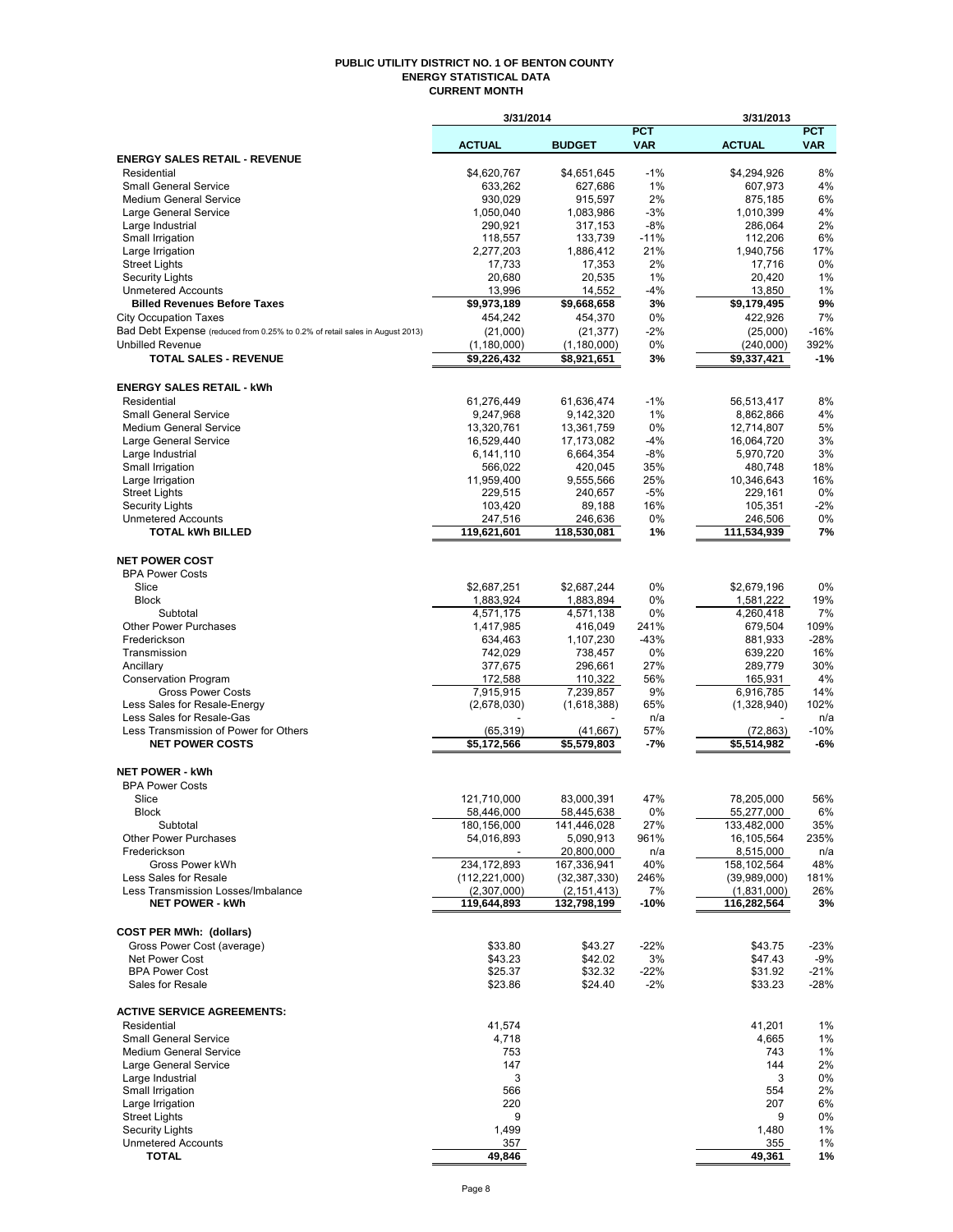#### **PUBLIC UTILITY DISTRICT NO. 1 OF BENTON COUNTY ENERGY STATISTICAL DATA YEAR TO DATE**

|                                                                              | 3/31/2014                    |                            |                          | 3/31/2013                    |                          |
|------------------------------------------------------------------------------|------------------------------|----------------------------|--------------------------|------------------------------|--------------------------|
|                                                                              | <b>ACTUAL</b>                | <b>BUDGET</b>              | <b>PCT</b><br><b>VAR</b> | <b>ACTUAL</b>                | <b>PCT</b><br><b>VAR</b> |
| <b>ENERGY SALES RETAIL - REVENUE</b>                                         |                              |                            |                          |                              |                          |
| Residential                                                                  | \$17,623,551                 | \$17,059,918               | 3%                       | \$16,317,018                 | 8%                       |
| Small General Service                                                        | 2,219,993                    | 2,142,519                  | 4%                       | 2,090,702                    | 6%                       |
| <b>Medium General Service</b>                                                | 3,129,976                    | 3,139,581                  | $0\%$                    | 2,895,788                    | 8%                       |
| Large General Service<br>Large Industrial                                    | 3,257,056<br>858,885         | 3,458,502<br>895,292       | $-6%$<br>$-4%$           | 3,151,422<br>856,546         | 3%<br>0%                 |
| Small Irrigation                                                             | 118,559                      | 134,803                    | $-12%$                   | 112,213                      | 6%                       |
| Large Irrigation                                                             | 2,312,839                    | 1,940,420                  | 19%                      | 1,986,836                    | 16%                      |
| <b>Street Lights</b>                                                         | 53,200                       | 52,390                     | 2%                       | 51,201                       | 4%                       |
| <b>Security Lights</b>                                                       | 61,836                       | 61,639                     | 0%                       | 60,867                       | 2%                       |
| <b>Unmetered Accounts</b>                                                    | 41,989                       | 43,536<br>\$28,928,600     | -4%                      | 41,550<br>\$27,564,144       | 1%<br>8%                 |
| <b>Billed Revenues Before Taxes</b><br><b>City Occupation Taxes</b>          | \$29,677,884<br>1,620,140    | 1,608,786                  | 3%<br>1%                 | 1,508,732                    | 7%                       |
| Bad Debt Expense (reduced from 0.25% to 0.2% of retail sales in August 2013) | (64,000)                     | (63,961)                   | 0%                       | (75,000)                     | $-15%$                   |
| <b>Unbilled Revenue</b>                                                      | (1,680,000)                  | (1,680,000)                | 0%                       | (1,337,000)                  | 26%                      |
| <b>TOTAL SALES - REVENUE</b>                                                 | \$29,554,024                 | \$28,793,425               | 3%                       | \$27,660,876                 | 7%                       |
| <b>ENERGY SALES RETAIL - kWh</b>                                             |                              |                            |                          |                              |                          |
| Residential                                                                  | 239,128,360                  | 230,577,142                | 4%                       | 219,935,368                  | 9%                       |
| <b>Small General Service</b>                                                 | 33,024,539                   | 31,655,155                 | 4%                       | 30,958,301                   | 7%                       |
| <b>Medium General Service</b>                                                | 45,750,793                   | 44,946,400                 | 2%                       | 42,720,045                   | 7%                       |
| Large General Service<br>Large Industrial                                    | 52,577,080<br>18,039,185     | 53,501,516<br>18,331,773   | $-2%$<br>$-2%$           | 50,798,830<br>17,964,800     | 4%<br>0%                 |
| Small Irrigation                                                             | 566,022                      | 424,347                    | 33%                      | 480,849                      | 18%                      |
| Large Irrigation                                                             | 12,473,497                   | 10,374,331                 | 20%                      | 11,021,180                   | 13%                      |
| <b>Street Lights</b>                                                         | 688,365                      | 735.352                    | -6%                      | 687,695                      | 0%                       |
| <b>Security Lights</b>                                                       | 310,776                      | 267,498                    | 16%                      | 315,279                      | $-1%$                    |
| <b>Unmetered Accounts</b>                                                    | 742,718                      | 737,876                    | $1\%$                    | 735,630                      | 1%                       |
| <b>TOTAL kWh BILLED</b>                                                      | 403,301,335                  | 391,551,390                | 3%                       | 375,617,977                  | 7%                       |
| <b>NET POWER COST</b>                                                        |                              |                            |                          |                              |                          |
| <b>BPA Power Costs</b>                                                       |                              |                            |                          |                              |                          |
| Slice<br><b>Block</b>                                                        | \$8,062,028<br>5,845,804     | \$8,061,732<br>5,845,842   | 0%<br>0%                 | \$8,037,588<br>5,129,088     | 0%<br>14%                |
| Subtotal                                                                     | 13,907,832                   | 13,907,574                 | 0%                       | 13,166,676                   | 6%                       |
| <b>Other Power Purchases</b>                                                 | 4,455,061                    | 1,457,230                  | 206%                     | 2,210,998                    | 101%                     |
| Frederickson                                                                 | 3,881,736                    | 4,083,138                  | $-5%$                    | 2,309,247                    | 68%                      |
| Transmission                                                                 | 2,219,977                    | 2,215,371                  | 0%                       | 1,918,102                    | 16%                      |
| Ancillary                                                                    | 1,097,649                    | 917,413                    | 20%                      | 929,169                      | 18%                      |
| <b>Conservation Program</b>                                                  | 236,483                      | 330,967                    | $-29%$                   | 416,834                      | $-43%$                   |
| <b>Gross Power Costs</b><br>Less Sales for Resale-Energy                     | 25,798,738                   | 22,911,692<br>(4,539,793)  | 13%                      | 20,951,027                   | 23%<br>63%               |
| Less Sales for Resale-Gas                                                    | (6,490,984)<br>(399, 293)    |                            | 43%<br>n/a               | (3,988,923)                  | n/a                      |
| Less Transmission of Power for Others                                        | (145, 932)                   | (125,000)                  | 17%                      | (203, 252)                   | $-28%$                   |
| <b>NET POWER COSTS</b>                                                       | \$18,762,530                 | \$18,246,899               | 3%                       | \$16,758,852                 | 12%                      |
| <b>NET POWER - kWh</b>                                                       |                              |                            |                          |                              |                          |
| <b>BPA Power Costs</b>                                                       |                              |                            |                          |                              |                          |
| Slice                                                                        | 270,786,000                  | 229,974,955                | 18%                      | 261,748,000                  | 3%                       |
| Block<br>Subtotal                                                            | 196,917,000<br>467,703,000   | 196,916,842<br>426,891,796 | 0%<br>10%                | 186,244,000<br>447,992,000   | 6%<br>4%                 |
| <b>Other Power Purchases</b>                                                 | 88,269,384                   | 24,797,030                 | 256%                     | 49,457,176                   | 78%                      |
| Frederickson                                                                 | 39,228,000                   | 91,600,000                 | $-57%$                   | 13,847,000                   | 183%                     |
| Gross Power kWh                                                              | 595,200,384                  | 543,288,826                | 10%                      | 511,296,176                  | 16%                      |
| Less Sales for Resale                                                        | (196, 305, 000)              | (70, 450, 666)             | 179%                     | (126,009,000)                | 56%                      |
| Less Transmission Losses/Imbalance<br><b>NET POWER - kWh</b>                 | (7, 140, 000)<br>391,755,384 | (6,794,912)<br>466,043,248 | 5%<br>$-16%$             | (8, 196, 000)<br>377,091,176 | $-13%$<br>4%             |
|                                                                              |                              |                            |                          |                              |                          |
| <b>COST PER MWh: (dollars)</b>                                               |                              |                            |                          |                              |                          |
| Gross Power Cost (average)<br>Net Power Cost                                 | \$43.34<br>\$47.89           | \$42.17<br>\$39.15         | 3%<br>22%                | \$40.98<br>\$44.44           | 6%<br>8%                 |
| <b>BPA Power Cost</b>                                                        | \$29.74                      | \$32.58                    | -9%                      | \$29.39                      | 1%                       |
| Sales for Resale                                                             | \$33.07                      | \$26.67                    | 24%                      | \$31.66                      | 4%                       |
| <b>AVERAGE ACTIVE SERVICE AGREEMENTS:</b>                                    |                              |                            |                          |                              |                          |
| Residential                                                                  | 41,577                       |                            |                          | 41,098                       | 1%                       |
| <b>Small General Service</b>                                                 | 4,716                        |                            |                          | 4,657                        | 1%                       |
| <b>Medium General Service</b>                                                | 755                          |                            |                          | 742                          | 2%                       |
| Large General Service<br>Large Industrial                                    | 147<br>3                     |                            |                          | 143<br>3                     | 2%                       |
| Small Irrigation                                                             | 565                          |                            |                          | 554                          | 0%<br>2%                 |
| Large Irrigation                                                             | 217                          |                            |                          | 177                          | 23%                      |
| <b>Street Lights</b>                                                         | 9                            |                            |                          | 9                            | 0%                       |
| <b>Security Lights</b>                                                       | 1,500                        |                            |                          | 1,479                        | 1%                       |
| <b>Unmetered Accounts</b>                                                    | 357                          |                            |                          | 353                          | 1%                       |
| <b>TOTAL</b>                                                                 | 49,845                       |                            |                          | 49,215                       | 1%                       |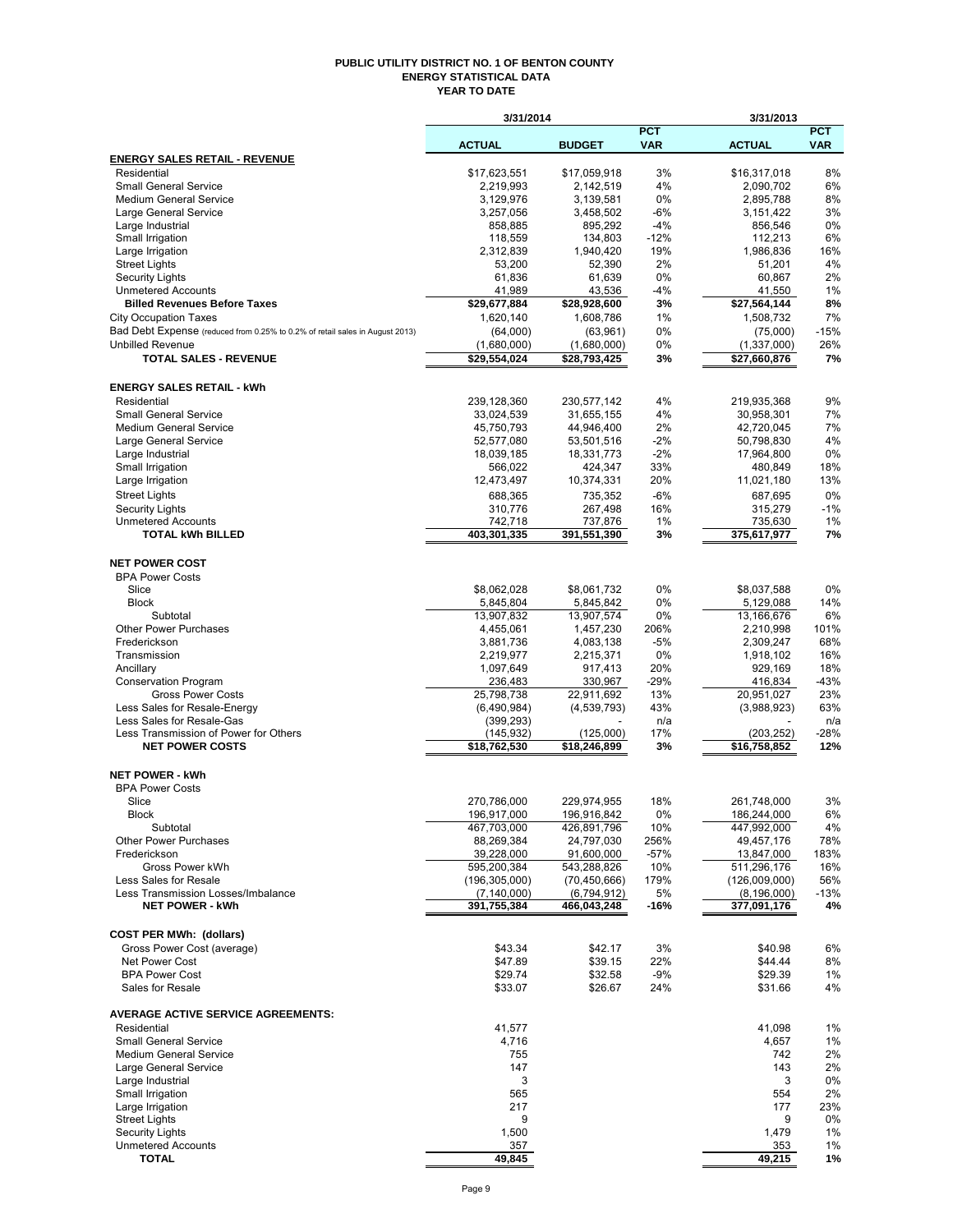#### **PUBLIC UTILITY DISTRICT NO. 1 OF BENTON COUNTY KWH SALES MONTHLY ACTIVITY**

|                                 | January                  | February                 | March                    | April                    | May                        | June                     | July                     | August                   | September                | October                  | November                 | December                 | Total                      |
|---------------------------------|--------------------------|--------------------------|--------------------------|--------------------------|----------------------------|--------------------------|--------------------------|--------------------------|--------------------------|--------------------------|--------------------------|--------------------------|----------------------------|
| <b>Residential</b>              |                          |                          |                          |                          |                            |                          |                          |                          |                          |                          |                          |                          |                            |
| 2010                            | 90,401,297               | 62,193,032               | 53,340,924               | 52,167,129               | 41,358,640                 | 36,991,324               | 46,276,194               | 56,798,929               | 45,223,487               | 39,318,660               | 47, 167, 407             | 83,538,257               | 654,775,280                |
| 2011                            | 87,928,561               | 74,994,510               | 66,362,298               | 56,496,440               | 44,658,070                 | 38,780,815               | 45,214,732               | 49,562,439               | 53,301,689               | 40,235,412               | 51,381,140               | 79,037,233               | 687,953,339                |
| 2012                            | 88,212,383               | 80,652,978               | 57,019,446               | 49,435,721               | 40,022,618                 | 41,521,205               | 46,830,893               | 57,987,360               | 50,232,442               | 36,528,055               | 52,822,005               | 66,753,204               | 668,018,310                |
| 2013                            | 85,933,904               | 77,488,047               | 56,513,417               | 48,071,841               | 41,520,865                 | 42,301,535               | 51,932,912               | 59,463,795               | 53,272,213               | 41,006,176               | 52,879,427               | 87,502,483               | 697,886,615                |
| 2014                            | 90,995,045               | 86,856,866               | 61,276,449               |                          |                            |                          |                          |                          |                          |                          |                          |                          | 239,128,360                |
| <b>Small General Service</b>    |                          |                          |                          |                          |                            |                          |                          |                          |                          |                          |                          |                          |                            |
| 2010                            | 11,298,796               | 9,359,091                | 8,325,664                | 8,910,446                | 8,119,117                  | 9,131,977                | 9,264,244                | 11,772,305               | 9,928,289                | 8,493,299                | 7,952,158                | 10,927,613               | 113,482,999                |
| 2011                            | 11,059,833               | 10,192,630               | 9,181,231                | 9,382,413                | 9,157,991                  | 9,277,162                | 10,078,685               | 10,533,804               | 10,921,485               | 9,047,075                | 8,522,751                | 10,983,138               | 118,338,198                |
| 2012                            | 11,620,253               | 11,081,244               | 8,731,569                | 8,613,151                | 9,186,607                  | 9,378,977                | 10,247,220               | 11,671,124               | 11,202,911               | 8,464,869                | 9,293,606                | 9,929,524                | 119,421,055                |
| 2013<br>2014                    | 11,394,724<br>12,002,884 | 10,700,711<br>11,773,687 | 8,862,866<br>9,247,968   | 8,958,701                | 9,285,161                  | 9,833,210                | 10,896,923               | 12,097,199               | 11,379,590               | 8,965,721                | 9,306,967                | 11,245,947               | 122,927,720<br>33,024,539  |
|                                 |                          |                          |                          |                          |                            |                          |                          |                          |                          |                          |                          |                          |                            |
| <b>Medium General Service</b>   |                          |                          |                          |                          |                            |                          |                          |                          |                          |                          |                          |                          |                            |
| 2010<br>2011                    | 14,902,921<br>15,884,076 | 13,314,190<br>14,063,566 | 12,537,015<br>13,241,633 | 13,120,661<br>14,443,388 | 12,944,989<br>14, 171, 832 | 14,180,341<br>13,508,596 | 14,246,821<br>14,835,014 | 16,794,209<br>15,898,300 | 14,755,524<br>16,378,392 | 14,240,649<br>13,612,489 | 13,708,861<br>12,898,272 | 16,121,462<br>16,527,877 | 170,867,643<br>175,463,435 |
| 2012                            | 15,995,754               | 14,843,947               | 12,863,785               | 13,464,357               | 13,553,914                 | 14,103,136               | 14,973,817               | 16,437,847               | 16,513,370               | 14,079,820               | 14,709,116               | 14,459,816               | 175,998,679                |
| 2013                            | 15,375,716               | 14,629,522               | 12,714,807               | 13,158,263               | 13,461,961                 | 14,198,240               | 15,233,651               | 16,943,765               | 16, 157, 388             | 14,583,038               | 14,990,108               | 15,803,535               | 177,249,994                |
| 2014                            | 16,255,765               | 16,174,267               | 13,320,761               |                          |                            |                          |                          |                          |                          |                          |                          |                          | 45,750,793                 |
| <b>Large General Service</b>    |                          |                          |                          |                          |                            |                          |                          |                          |                          |                          |                          |                          |                            |
| 2010                            | 19,010,500               | 17,541,520               | 16,854,980               | 18,160,760               | 16,381,580                 | 17,513,200               | 17,387,620               | 20,804,880               | 19,173,218               | 20,426,577               | 16,918,637               | 18,512,888               | 218,686,360                |
| 2011                            | 16,667,038               | 16,211,666               | 15,328,400               | 17,016,972               | 16,378,040                 | 16,603,740               | 17,087,020               | 17,842,100               | 20,127,280               | 18,812,860               | 16,068,160               | 21,525,480               | 209,668,756                |
| 2012                            | 17,752,480               | 17,246,280               | 15,614,938               | 17,276,652               | 17,948,285                 | 17,269,044               | 17,262,035               | 20,169,040               | 19,875,000               | 19,266,300               | 20,172,401               | 17,524,790               | 217, 377, 245              |
| 2013                            | 18,363,206               | 16,370,904               | 16,064,720               | 17,280,008               | 17,300,043                 | 17,480,703               | 18,704,243               | 20,956,543               | 20,230,220               | 19,362,880               | 19,518,760               | 17,683,240               | 219,315,470                |
| 2014                            | 18,043,140               | 18,004,500               | 16,529,440               |                          |                            |                          |                          |                          |                          |                          |                          |                          | 52,577,080                 |
| Large Industrial                |                          |                          |                          |                          |                            |                          |                          |                          |                          |                          |                          |                          |                            |
| 2010                            | 6,226,555                | 2,227,330                | 5,627,800                | 5,390,705                | 4,714,640                  | 4,859,035                | 5,872,735                | 6,107,230                | 3,465,780                | 1,323,980                | 3,398,080                | 6,150,790                | 55,364,660                 |
| 2011                            | 6,299,710                | 4,802,485                | 6,254,835                | 4,856,705                | 6,011,530                  | 5,928,790                | 6,292,475                | 6,387,425                | 5,827,005                | 3,302,090                | 2,967,790                | 6,479,970                | 65,410,810                 |
| 2012                            | 6,484,220                | 5,701,260                | 6,243,370                | 6,036,840                | 5,596,185                  | 5,463,635                | 5,815,140                | 6,333,690                | 4,362,805                | 6,313,930                | 6,307,555                | 5,916,535                | 70,575,165                 |
| 2013<br>2014                    | 6,303,530<br>6,203,055   | 5,690,550<br>5,695,020   | 5,970,720<br>6,141,110   | 6,363,470                | 6,331,645                  | 6,273,940                | 6,074,935                | 6,052,520                | 3,037,994                | 6,374,590                | 4,922,960                | 6,405,925                | 69,802,779<br>18,039,185   |
|                                 |                          |                          |                          |                          |                            |                          |                          |                          |                          |                          |                          |                          |                            |
| <b>Small Irrigation</b><br>2010 | 3,396                    | 2,521                    | 483,824                  | 1,399,009                | 1,838,477                  | 1,849,940                | 2,883,755                | 2,863,673                | 2,013,784                | 1,060,170                | 19,954                   | 27,645                   | 14,446,148                 |
| 2011                            | 3,723                    | 2,907                    | 337,065                  | 903,922                  | 1,753,860                  | 2,125,131                | 2,842,380                | 3,157,391                | 2,260,605                | 1,098,718                | 113,937                  | 6,895                    | 14,606,534                 |
| 2012                            | 98                       | 8                        | 300,470                  | 947,657                  | 2,146,900                  | 2,179,098                | 3,052,837                | 3,270,042                | 2,207,181                | 1,058,286                | 2,284                    | $\overline{7}$           | 15,164,868                 |
| 2013                            | 101                      |                          | 480,748                  | 1,347,003                | 2,288,143                  | 2,390,103                | 3,152,789                | 2,941,397                | 1,826,383                | 742,890                  | 41,696                   | 30                       | 15,211,283                 |
| 2014                            |                          |                          | 566,022                  |                          |                            |                          |                          |                          |                          |                          |                          |                          | 566,022                    |
| Large Irrigation                |                          |                          |                          |                          |                            |                          |                          |                          |                          |                          |                          |                          |                            |
| 2010                            | 251,961                  | 245,201                  | 14,015,664               | 30,160,039               | 44,624,155                 | 62,095,079               | 92,003,942               | 70,557,508               | 25,081,761               | 13,694,765               | 3,529,354                | 615,864                  | 356,875,293                |
| 2011                            | 58,069                   | 431,210                  | 4,512,419                | 21,126,273               | 36,909,547                 | 72,058,616               | 86,862,127               | 84,616,557               | 40,855,201               | 14,327,819               | 5,400,066                | 234,854                  | 367,392,758                |
| 2012                            | 527,285                  | 661,067                  | 6,815,749                | 22,601,004               | 63,674,660                 | 58,919,819               | 83,415,022               | 75,956,400               | 37,124,484               | 18,674,352               | 1,931,662                | 271,944                  | 370,573,448                |
| 2013<br>2014                    | 259,061<br>247,328       | 415,476<br>266,769       | 10,346,643<br>11,959,400 | 24,726,514               | 62,939,428                 | 75,510,554               | 97,242,342               | 66,591,892               | 27,504,705               | 18,933,975               | 5,069,220                | (2, 131, 722)            | 387,408,088<br>12,473,497  |
| <b>Street Lights</b>            |                          |                          |                          |                          |                            |                          |                          |                          |                          |                          |                          |                          |                            |
| 2010                            | 359,359                  | 359,449                  | 360,313                  | 361,789                  | 361,879                    | 362,059                  | 362,059                  | 362,131                  | 362,059                  | 362,419                  | 362,383                  | 363,535                  | 4,339,434                  |
| 2011                            | 447,437                  | 447,617                  | 447,617                  | 447,905                  | 447,905                    | 471,089                  | 471,071                  | 469,991                  | 469,991                  | 470,063                  | 470,675                  | 470,680                  | 5,532,041                  |
| 2012                            | 432,872                  | 432,872                  | 398,337                  | 356,249                  | 346,935                    | 339,628                  | 339,628                  | 327,569                  | 309,982                  | 300,873                  | 285,170                  | 266,257                  | 4,136,372                  |
| 2013                            | 229,267                  | 229,267                  | 229,161                  | 229,161                  | 229,161                    | 229,161                  | 229,161                  | 229,209                  | 229,209                  | 229,245                  | 229,395                  | 229,425                  | 2,750,822                  |
| 2014                            | 229,425                  | 229,425                  | 229,515                  |                          |                            |                          |                          |                          |                          |                          |                          |                          | 688,365                    |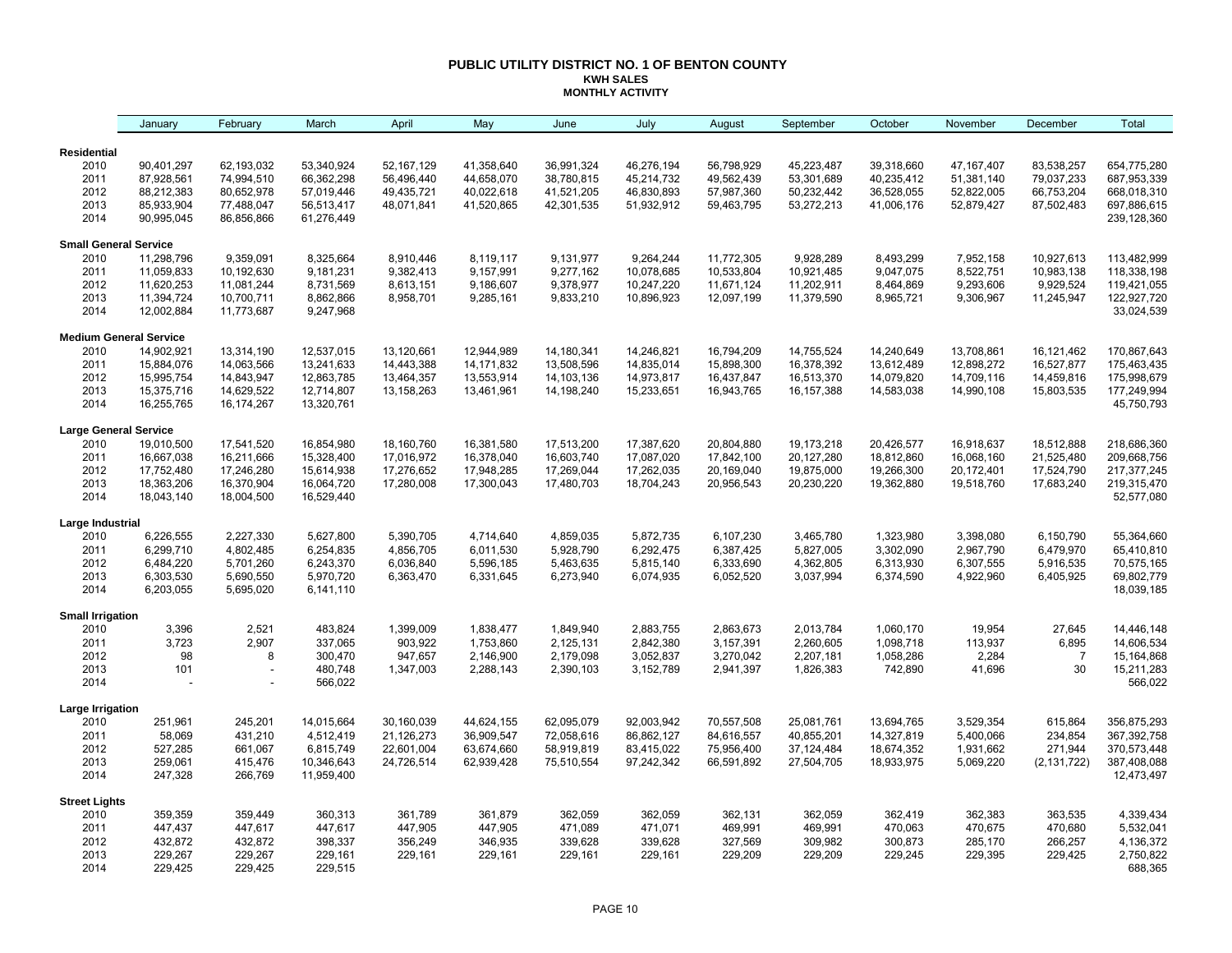#### **PUBLIC UTILITY DISTRICT NO. 1 OF BENTON COUNTY KWH SALES MONTHLY ACTIVITY**

|                        | January     | February    | March       | April       | May         | June        | July        | August      | September     | October     | November    | December    | Total        |
|------------------------|-------------|-------------|-------------|-------------|-------------|-------------|-------------|-------------|---------------|-------------|-------------|-------------|--------------|
| <b>Security Lights</b> |             |             |             |             |             |             |             |             |               |             |             |             |              |
| 2010                   | 87,282      | 87,282      | 87,219      | 89,442      | 89,370      | 89,334      | 89,406      | 89,082      | 89,298        | 90,144      | 90,252      | 90,369      | 1,068,480    |
| 2011                   | 90,387      | 90,567      | 90,675      | 90,675      | 90,747      | 91,323      | 90,855      | 90,207      | 90,315        | 90,315      | 90,315      | 90,459      | 1,086,840    |
| 2012                   | 90,387      | 90,459      | 90,387      | 90,423      | 90,135      | 90,099      | 90,135      | 90,135      | 90,135        | 90,873      | 90,765      | 89,811      | 1,083,744    |
| 2013                   | 104,964     | 104,964     | 105,351     | 105,258     | 105,222     | 105,163     | 105,163     | 104,948     | 104,561       | 104,346     | 103,807     | 103,678     | 1,257,425    |
| 2014                   | 103,678     | 103,678     | 103,420     |             |             |             |             |             |               |             |             |             | 310,776      |
| <b>Unmetered</b>       |             |             |             |             |             |             |             |             |               |             |             |             |              |
| 2010                   | 240,695     | 240,695     | 240,695     | 240,695     | 240,821     | 241,945     | 241,945     | 241,945     | 238,908       | 241,024     | 243,193     | 243,193     | 2,895,754    |
| 2011                   | 243,193     | 243,193     | 243,193     | 243,193     | 242,209     | 242,209     | 242,324     | 242,154     | 242,154       | 242,154     | 241,579     | 241,464     | 2,909,019    |
| 2012                   | 241,464     | 241,464     | 244,466     | 244,466     | 244,466     | 244,472     | 244,472     | 244,472     | 244,472       | 244,472     | 244,472     | 244,472     | 2,927,630    |
| 2013                   | 243,914     | 245,210     | 246,506     | 246,506     | 247,676     | 247,676     | 247,676     | 247,676     | 247,676       | 247,676     | 247,676     | 247,686     | 2,963,554    |
| 2014                   | 247,686     | 247,516     | 247,516     |             |             |             |             |             |               |             |             |             | 742,718      |
| <b>Total</b>           |             |             |             |             |             |             |             |             |               |             |             |             |              |
| 2010                   | 142,782,762 | 105,570,311 | 111,874,098 | 130,000,675 | 130,673,668 | 147,314,234 | 188,628,721 | 186,391,892 | 120,332,108   | 99,251,687  | 93,390,279  | 136,591,616 | ,592,802,051 |
| 2011                   | 138,682,027 | 121,480,351 | 115,999,366 | 125,007,886 | 129,821,731 | 159,087,471 | 184,016,683 | 188,800,368 | 150,474,117   | 101,238,995 | 98,154,685  | 135,598,050 | 648,361,730  |
| 2012                   | 141,357,196 | 130,951,579 | 108,322,517 | 119,066,520 | 152,810,705 | 149,509,113 | 182,271,199 | 192,487,679 | 142, 162, 782 | 105,021,830 | 105,859,036 | 115,456,360 | 645,276,516  |
| 2013                   | 138,208,387 | 125,874,651 | 111,534,939 | 120,486,725 | 153,709,305 | 168,570,285 | 203,819,795 | 185,628,944 | 133,989,939   | 110,550,537 | 107,310,016 | 137,090,227 | 696,773,750  |
| 2014                   | 144,328,006 | 139,351,728 | 119,621,601 |             |             |             |             |             |               |             |             |             | 403,301,335  |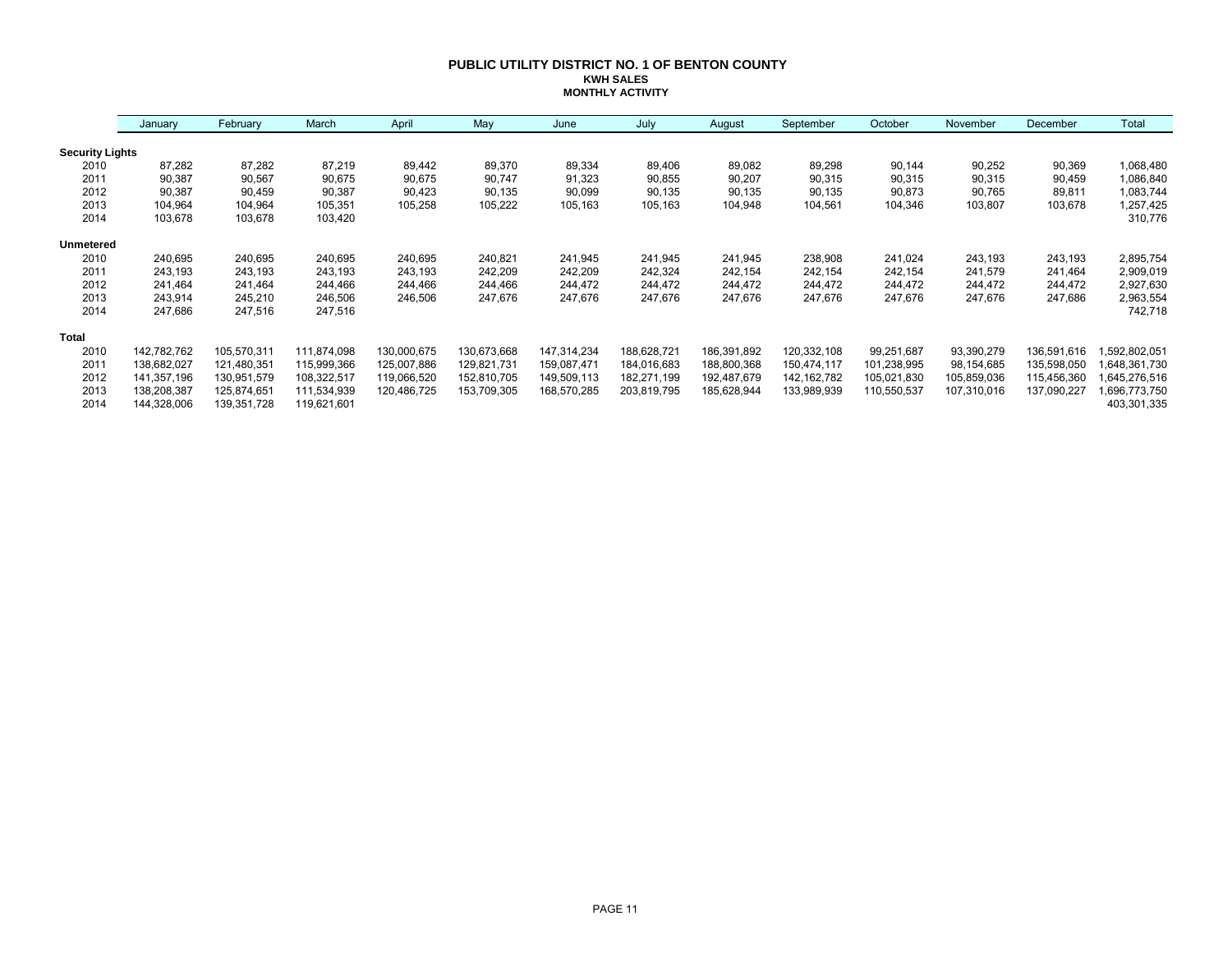## **PUBLIC UTILITY DISTRICT NO. 1 OF BENTON COUNTY CAPITAL ADDITIONS AND RETIREMENTS CURRENT MONTH**

|                                                        | <b>BALANCE</b>           |                          |                          | <b>BALANCE</b>           |
|--------------------------------------------------------|--------------------------|--------------------------|--------------------------|--------------------------|
|                                                        | 2/28/2014                | <b>ADDITIONS</b>         | <b>RETIREMENTS</b>       | 3/31/2014                |
| <b>INTANGIBLE PLANT:</b>                               |                          |                          |                          |                          |
| Organizations                                          | \$28,379                 | \$0                      | \$0                      | \$28,379                 |
| Franchises & Consents                                  | 10,022                   |                          |                          | 10,022                   |
| Miscellaneous & Intangible Plant                       | 29,078                   | $\overline{\phantom{a}}$ | $\overline{\phantom{a}}$ | 29,078                   |
| <b>TOTAL</b>                                           | 67,480                   | $\blacksquare$           |                          | 67,480                   |
| <b>GENERATION PLANT:</b>                               |                          |                          |                          |                          |
| Land & Land Rights                                     |                          |                          |                          |                          |
| Structures & Improvements                              | 1,141,911                |                          |                          | 1,141,911                |
| Fuel Holders & Accessories                             |                          |                          |                          |                          |
| <b>Other Electric Generation</b>                       | 261,940                  |                          |                          | 261,940                  |
| <b>Accessory Electric Equipment</b>                    |                          |                          |                          |                          |
| Miscellaneous Power Plant Equipment<br><b>TOTAL</b>    | 1,403,851                | $\blacksquare$           |                          | 1,403,851                |
|                                                        |                          |                          |                          |                          |
| <b>TRANSMISSION PLANT:</b>                             |                          |                          |                          |                          |
| Land & Land Rights                                     | 156,400                  |                          |                          | 156,400                  |
| Clearing Land & Right Of Ways                          | 25,544                   |                          |                          | 25,544                   |
| <b>Transmission Station Equipment</b>                  | 832,047                  |                          |                          | 832,047                  |
| <b>Towers &amp; Fixtures</b>                           |                          |                          |                          |                          |
| Poles & Fixtures                                       | 3,974,101                |                          |                          | 3,974,101                |
| Overhead Conductor & Devices                           | 2,998,696                |                          |                          | 2,998,696                |
| <b>TOTAL</b>                                           | 7,986,788                |                          |                          | 7,986,788                |
| <b>DISTRIBUTION PLANT:</b>                             |                          |                          |                          |                          |
| Land & Land Rights                                     | 1,588,166                | 1,598                    |                          | 1,589,764                |
| Structures & Improvements                              | 290,439                  |                          |                          | 290,439                  |
| <b>Station Equipment</b>                               | 35,091,990               | 105,847                  |                          | 35, 197, 837             |
| Poles, Towers & Fixtures                               | 18,388,277               | 118,133                  | (32, 864)                | 18,473,546               |
| Overhead Conductor & Devices                           | 11,470,406               | 120,364                  | (30, 285)                | 11,560,486               |
| <b>Underground Conduit</b>                             | 30,704,273               | 97,950                   | (8,539)                  | 30,793,684               |
| Underground Conductor & Devices                        | 39,476,422               | 303,693                  | (122, 263)               | 39,657,852               |
| <b>Line Transformers</b>                               | 27,096,161               | 153,624                  | (13, 109)                | 27,236,677               |
| Services-Overhead                                      | 2,847,044                | 3,731                    | (876)                    | 2,849,899                |
| Services-Underground                                   | 17,609,243               | 62,713                   | (1, 392)                 | 17,670,564               |
| Meters                                                 | 10,079,997               | 9,872                    | $\overline{\phantom{a}}$ | 10,089,870               |
| Security Lighting                                      | 877,316                  | 557                      | (302)                    | 877,571                  |
| <b>Street Lighting</b>                                 | 792,750                  |                          | (31, 347)                | 761,403                  |
| SCADA System<br><b>TOTAL</b>                           | 1,921,449<br>198,233,934 | 1,066<br>979,149         | (240, 977)               | 1,922,515<br>198,972,106 |
|                                                        |                          |                          |                          |                          |
| <b>GENERAL PLANT:</b>                                  |                          |                          |                          |                          |
| Land & Land Rights                                     | 1,130,759                |                          |                          | 1,130,759                |
| Structures & Improvements                              | 18,194,199               | 7,029                    |                          | 18,201,228               |
| Information Systems & Technology                       | 15,379,227               |                          | (458, 019)               | 14,921,208               |
| <b>Transportation Equipment</b>                        | 6,977,704                |                          | (5,242)                  | 6,972,463                |
| <b>Stores Equipment</b>                                | 54,108                   |                          |                          | 54,108                   |
| Tools, Shop & Garage Equipment                         | 443,369<br>519,429       |                          |                          | 443,369<br>519,429       |
| Laboratory Equipment<br><b>Communication Equipment</b> | 2,400,115                |                          |                          | 2,400,115                |
| <b>Broadband Equipment</b>                             | 15,054,974               | 776                      |                          | 15,055,750               |
| Miscellaneous Equipment                                | 1,120,461                |                          |                          | 1,120,461                |
| <b>Other Capitalized Costs</b>                         | 9,537,576                | 18,930                   |                          | 9,556,506                |
| <b>TOTAL</b>                                           | 70,811,922               | 26,735                   | (463, 261)               | 70,375,396               |
| TOTAL ELECTRIC PLANT ACCOUNTS                          | 278,503,975              | 1,005,884                | (704, 237)               | 278,805,622              |
| <b>PLANT HELD FOR FUTURE USE</b>                       | 388,589                  |                          |                          | 388,589                  |
| <b>CONSTRUCTION WORK IN PROGRESS</b>                   | 3,275,395                | 162,644                  |                          | 3,438,039                |
| <b>TOTAL CAPITAL</b>                                   | \$282,167,959            | \$1,168,527              | (\$704, 237)             | \$282,632,249            |
|                                                        |                          |                          |                          |                          |

**\$1,207,761 Budget**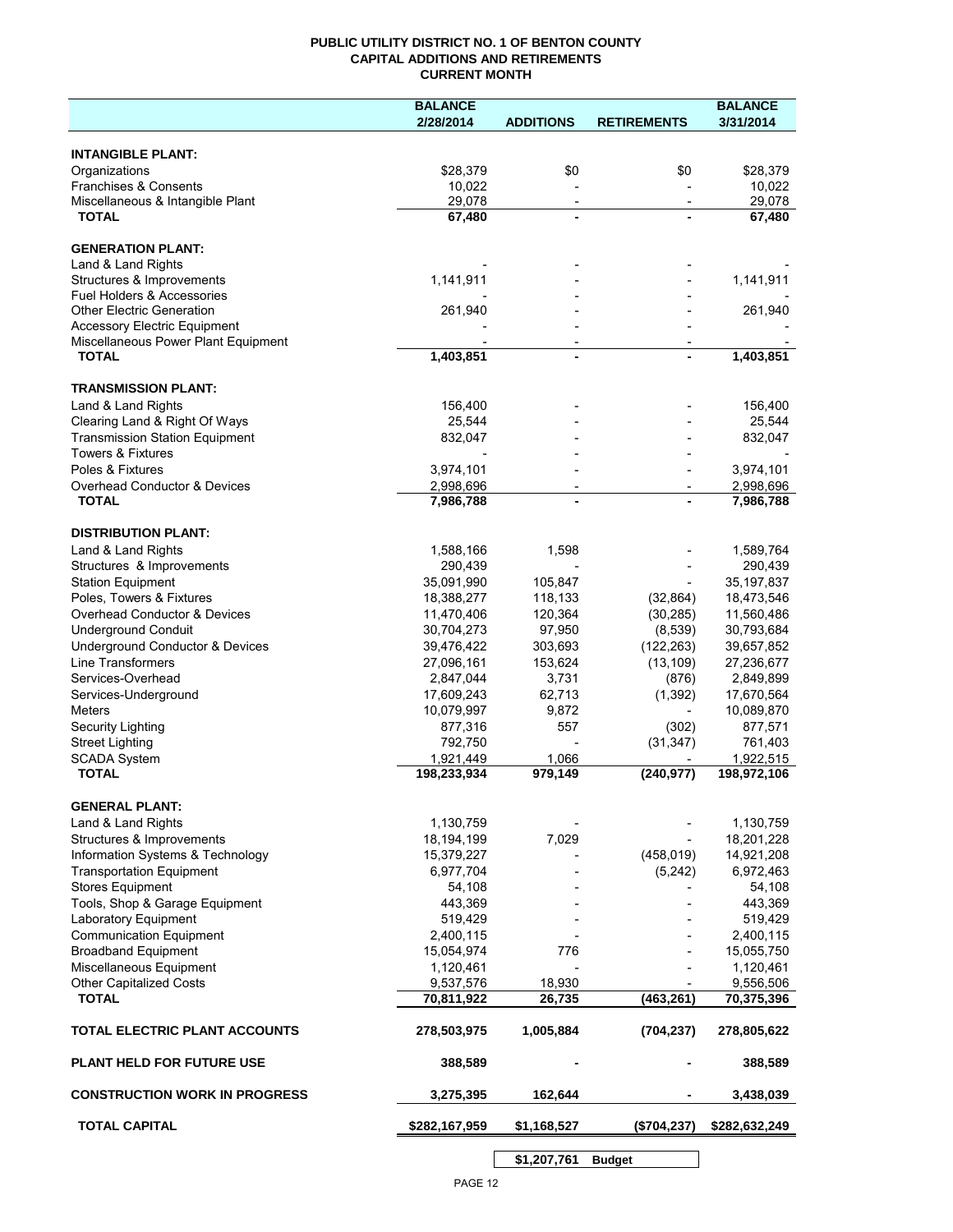## **PUBLIC UTILITY DISTRICT NO. 1 OF BENTON COUNTY CAPITAL ADDITIONS AND RETIREMENTS YEAR TO DATE**

|                                                                    | <b>BALANCE</b>          |                          |                          | <b>BALANCE</b>          |
|--------------------------------------------------------------------|-------------------------|--------------------------|--------------------------|-------------------------|
|                                                                    | 12/31/2013              | <b>ADDITIONS</b>         | <b>RETIREMENTS</b>       | 3/31/2014               |
|                                                                    |                         |                          |                          |                         |
| <b>INTANGIBLE PLANT:</b>                                           |                         |                          |                          |                         |
| Organizations                                                      | \$28,379                | \$0                      | \$0                      | \$28,379                |
| Franchises & Consents                                              | 10,022                  |                          |                          | 10,022                  |
| Miscellaneous & Intangible Plant                                   | 29,078                  | $\overline{\phantom{a}}$ | $\overline{\phantom{a}}$ | 29,078                  |
| <b>TOTAL</b>                                                       | 67,480                  |                          |                          | 67,480                  |
| <b>GENERATION PLANT:</b>                                           |                         |                          |                          |                         |
|                                                                    |                         |                          |                          |                         |
| Land & Land Rights                                                 |                         |                          |                          |                         |
| Structures & Improvements<br><b>Fuel Holders &amp; Accessories</b> | 1,141,911               |                          |                          | 1,141,911               |
| <b>Other Electric Generation</b>                                   |                         |                          |                          | 261,940                 |
| <b>Accessory Electric Equipment</b>                                | 261,940                 |                          |                          |                         |
| Miscellaneous Power Plant Equipment                                |                         |                          |                          |                         |
| <b>TOTAL</b>                                                       | 1,403,851               |                          |                          | 1,403,851               |
|                                                                    |                         |                          |                          |                         |
| <b>TRANSMISSION PLANT:</b>                                         |                         |                          |                          |                         |
| Land & Land Rights                                                 | 156,400                 |                          |                          | 156,400                 |
| Clearing Land & Right Of Ways                                      | 25,544                  |                          |                          | 25,544                  |
| <b>Transmission Station Equipment</b>                              | 832,047                 |                          |                          | 832,047                 |
| <b>Towers &amp; Fixtures</b>                                       |                         |                          |                          |                         |
| Poles & Fixtures                                                   | 3,974,101               |                          |                          | 3,974,101               |
| Overhead Conductor & Devices                                       | 2,998,696               | $\overline{\phantom{a}}$ |                          | 2,998,696               |
| <b>TOTAL</b>                                                       | 7,986,788               | $\blacksquare$           |                          | 7,986,788               |
|                                                                    |                         |                          |                          |                         |
| <b>DISTRIBUTION PLANT:</b>                                         |                         |                          |                          |                         |
| Land & Land Rights                                                 | 1,584,574               | 5,190                    |                          | 1,589,764               |
| Structures & Improvements                                          | 290,439                 |                          |                          | 290,439                 |
| <b>Station Equipment</b>                                           | 34,955,311              | 242,527                  |                          | 35,197,837              |
| Poles, Towers & Fixtures                                           | 18,384,633              | 124,852                  | (35,939)                 | 18,473,546              |
| Overhead Conductor & Devices                                       | 11,467,439              | 124,137                  | (31,090)                 | 11,560,486              |
| <b>Underground Conduit</b>                                         | 30,654,243              | 156,726                  | (17, 285)                | 30,793,684              |
| Underground Conductor & Devices                                    | 39,542,205              | 484,372                  | (368, 725)               | 39,657,852              |
| Line Transformers                                                  | 27,002,813              | 246,973                  | (13, 109)                | 27,236,677              |
| Services-Overhead                                                  | 2,837,672               | 13,960                   | (1,733)                  | 2,849,899               |
| Services-Underground                                               | 17,537,463              | 138,631                  | (5,530)                  | 17,670,564              |
| <b>Meters</b>                                                      | 10,065,338              | 24,532                   |                          | 10,089,870              |
| Security Lighting                                                  | 877,500                 | 1,255                    | (1, 183)                 | 877,571                 |
| <b>Street Lighting</b>                                             | 792,750                 |                          | (31, 347)                | 761,403                 |
| <b>SCADA System</b>                                                | 1,906,860               | 15,655                   |                          | 1,922,515               |
| <b>TOTAL</b>                                                       | 197,899,240             | 1,578,808                | (505, 941)               | 198,972,106             |
|                                                                    |                         |                          |                          |                         |
| <b>GENERAL PLANT:</b>                                              |                         |                          |                          |                         |
| Land & Land Rights                                                 | 1,130,759               |                          |                          | 1,130,759               |
| Structures & Improvements                                          | 18,194,199              | 7,029                    |                          | 18,201,228              |
| Information Systems & Technology                                   | 15,348,585              | 30,642                   | (458, 019)               | 14,921,208              |
| <b>Transportation Equipment</b>                                    | 6,977,704               |                          | (5, 242)                 | 6,972,463               |
| <b>Stores Equipment</b>                                            | 54,108                  |                          |                          | 54,108                  |
| Tools, Shop & Garage Equipment                                     | 443,369                 |                          |                          | 443,369                 |
| Laboratory Equipment                                               | 519,429                 |                          |                          | 519,429                 |
| <b>Communication Equipment</b>                                     | 2,400,115               |                          |                          | 2,400,115               |
| <b>Broadband Equipment</b>                                         | 14,730,649              | 347,536                  | (22, 435)                | 15,055,750              |
| Miscellaneous Equipment                                            | 1,120,461               |                          |                          | 1,120,461               |
| <b>Other Capitalized Costs</b><br><b>TOTAL</b>                     | 9,519,368<br>70,438,747 | 37,138<br>422,345        | (485, 695)               | 9,556,506<br>70,375,396 |
|                                                                    |                         |                          |                          |                         |
| TOTAL ELECTRIC PLANT ACCOUNTS                                      | 277,796,105             | 2,001,153                | (991, 637)               | 278,805,622             |
| <b>PLANT HELD FOR FUTURE USE</b>                                   | 388,589                 |                          |                          | 388,589                 |
| <b>CONSTRUCTION WORK IN PROGRESS</b>                               |                         | 479,365                  |                          |                         |
|                                                                    | 2,958,673               |                          |                          | 3,438,039               |
| <b>TOTAL CAPITAL</b>                                               | \$281,143,367           | \$2,480,519              | (\$991, 637)             | \$282,632,249           |
|                                                                    |                         | \$3,603,710              | <b>Budget</b>            |                         |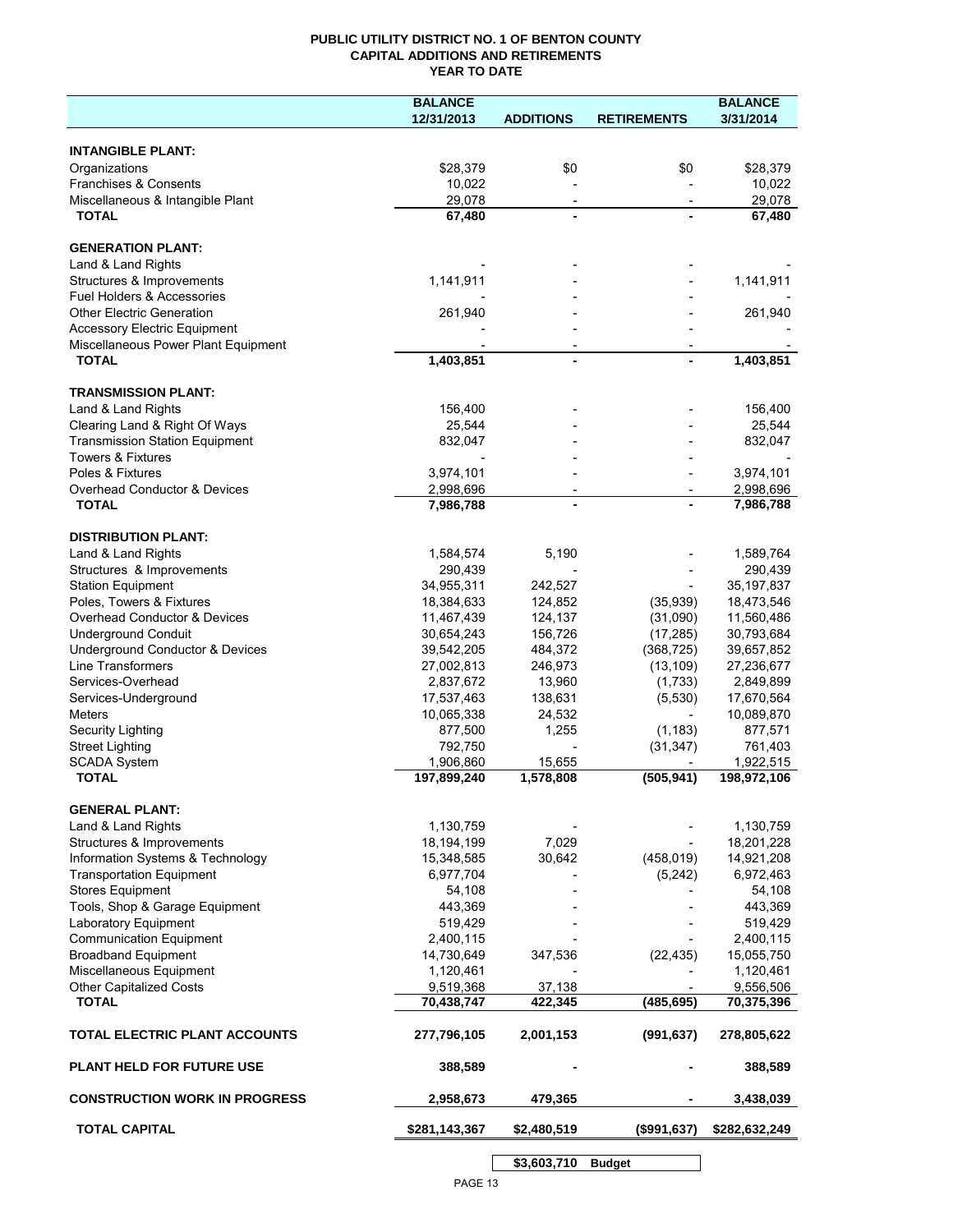## **PUBLIC UTILITY DISTRICT NO. 1 OF BENTON COUNTY STATEMENT OF CASH FLOWS**

|                                                                                                      | <b>YTD</b><br>03/31/2014 | <b>Monthly</b><br>03/31/2014 |
|------------------------------------------------------------------------------------------------------|--------------------------|------------------------------|
| <b>CASH FLOWS FROM OPERATING ACTIVITIES</b>                                                          |                          |                              |
| Cash Received from Customers and Counterparties                                                      | \$39,041,059             | \$13,571,286                 |
| Cash Paid to Suppliers and Counterparties                                                            | (31,590,547)             | (10, 538, 007)               |
| Cash Paid to Employees                                                                               | (3,394,818)              | (975, 350)                   |
| <b>Taxes Paid</b>                                                                                    | (2,541,524)              | (971, 982)                   |
| <b>Net Cash Provided by Operating Activities</b>                                                     | 1,514,170                | \$1,085,947                  |
| <b>CASH FLOWS FROM NONCAPITAL FINANCING ACTIVITIES</b>                                               |                          |                              |
| Other Interest Expense                                                                               |                          |                              |
| Net Cash Provided by Noncapital Financing Activities                                                 |                          |                              |
| <b>CASH FLOWS FROM CAPITAL AND RELATED FINANCING ACTIVITIES</b>                                      |                          |                              |
| <b>Acquisition of Capital Assets</b>                                                                 | (2,388,856)              | (1, 110, 321)                |
| Proceeds from Sale of Revenue Bonds                                                                  |                          |                              |
| Cash Defeasance Principal and Interest                                                               |                          |                              |
| <b>Bond Principal Paid</b><br><b>Bond Interest Paid</b>                                              |                          |                              |
| <b>Capital Contributions</b>                                                                         | 176.649                  | 112,992                      |
| Sale of Assets                                                                                       | 15,867                   | 8,732                        |
| Net Cash Used for Capital and Related Financing Activities                                           | (2, 196, 340)            | (\$988,597)                  |
| <b>CASH FLOWS FROM INVESTING ACTIVITIES</b>                                                          |                          |                              |
| Interest Income                                                                                      | 22,153                   | 35,836                       |
| Proceeds from Sale of Investments                                                                    | 2,287,533                |                              |
| Purchase of Investments<br>Joint Venture Net Revenue (Expense)                                       |                          |                              |
| <b>Net Cash Provided by Investing Activities</b>                                                     | 2,309,686                | \$35,836                     |
| <b>NET INCREASE (DECREASE) IN CASH</b>                                                               | 1,627,517                | \$133,186                    |
| <b>CASH BALANCE, BEGINNING</b>                                                                       | \$18,540,994             | 20,035,325                   |
| <b>CASH BALANCE, ENDING</b>                                                                          | \$20,168,511             | 20,168,511                   |
|                                                                                                      |                          |                              |
| <b>RECONCILIATION OF NET OPERATING INCOME TO NET</b><br><b>CASH PROVIDED BY OPERATING ACTIVITIES</b> |                          |                              |
| <b>Net Operating Revenues</b>                                                                        | \$320,845                | \$362,133                    |
| Adjustments to reconcile net operating income to net cash<br>provided by operating activities:       |                          |                              |
| Depreciation & Amortization                                                                          | 3,367,384                | 1,102,344                    |
| <b>Unbilled Revenues</b>                                                                             | 1,680,000                | 1,180,000                    |
| Misellaneous Other Revenue & Receipts                                                                | 19,157                   | 934                          |
| Decrease (Increase) in Accounts Receivable                                                           | (364, 224)               | 174,057                      |
| Decrease (Increase) in BPA Prepay Receivable                                                         | 150,000                  | 50,000                       |
| Decrease (Increase) in Inventories                                                                   | 216,602<br>(227, 179)    | 85,825<br>49,478             |
| Decrease (Increase) in Prepaid Expenses<br>Decrease (Increase) in Wholesale Power Receivable         | (122, 465)               | (710, 532)                   |
| Decrease (Increase) in Miscellaneous Assets                                                          | 25,386                   | 246,001                      |
| Decrease (Increase) in Prepaid Expenses and Other Charges                                            | 144,600                  | 48,200                       |
| Decrease (Increase) in Deferred Derivative Outflows                                                  | 286,085                  | 67,506                       |
| Increase (Decrease) in Deferred Derivative Inflows                                                   |                          |                              |
| Increase (Decrease) in Warrants Outstanding                                                          | (81, 451)                | (117, 804)                   |
| Increase (Decrease) in Accounts Payable                                                              | (4,300,732)              | (1,471,116)                  |
| Increase (Decrease) in Accrued Taxes Payable                                                         | 927,165<br>22,060        | 81,824<br>11,835             |
| Increase (Decrease) in Customer Deposits<br>Increase (Decrease) in BPA Prepay Incentive Credit       | (40, 314)                | (13, 438)                    |
| Increase (Decrease) in Other Current Liabilities                                                     | 87,086                   | 26,119                       |
| Increase (Decrease) in Other Credits                                                                 | (595, 834)               | (87, 419)                    |
| Net Cash Provided by (Used for) Operating Activities                                                 | \$1,514,170              | \$1,085,947                  |
|                                                                                                      |                          |                              |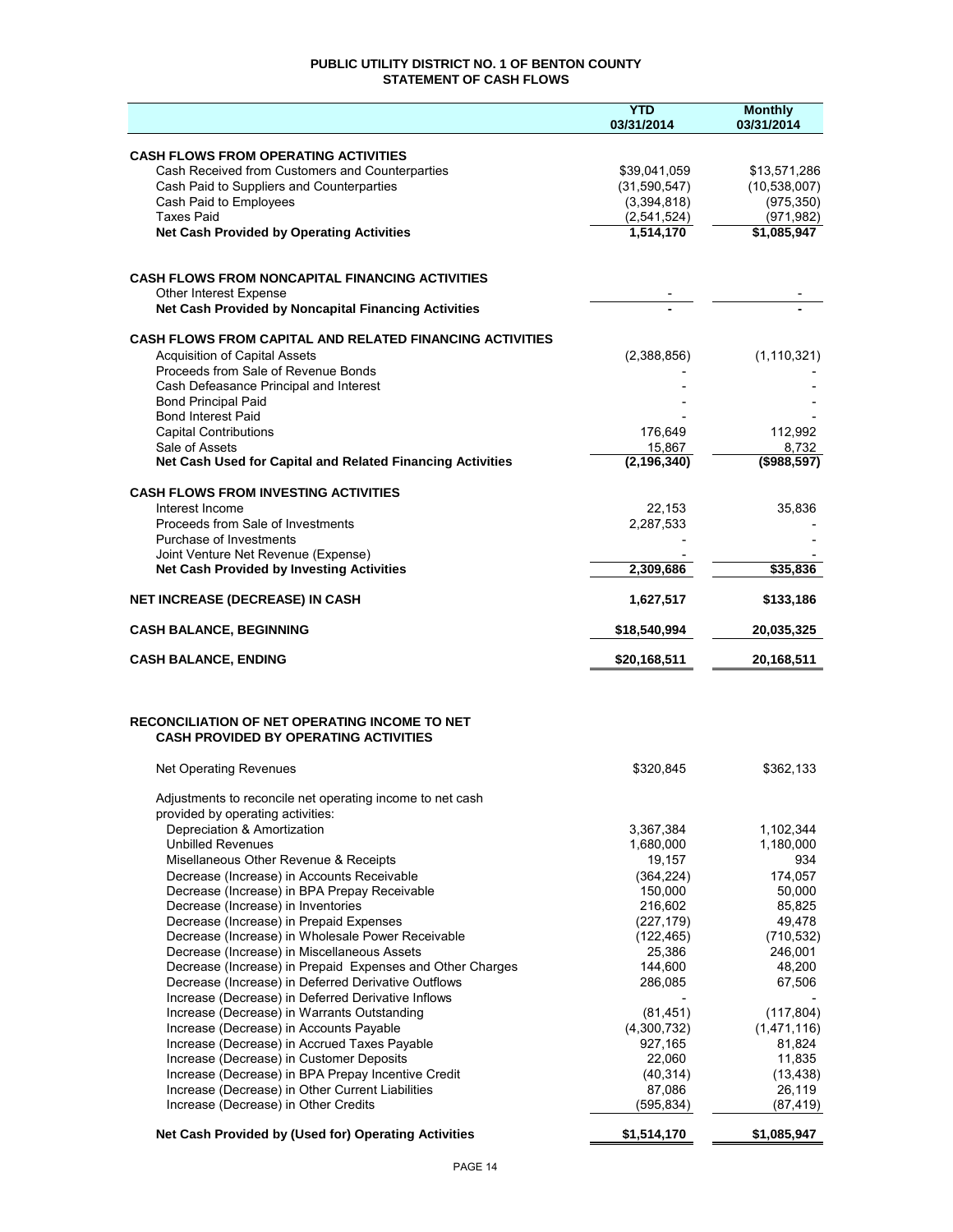## **PUBLIC UTILITY DISTRICT NO. 1 OF BENTON COUNTY WEATHER STATISTICS March 31, 2014**



|        | <b>Average Precipitation</b> |      |       |       |      |      |      |      |      |      |      |      |        |  |  |
|--------|------------------------------|------|-------|-------|------|------|------|------|------|------|------|------|--------|--|--|
| Year   | Jan                          | Feb  | March | April | May  | June | July | Aug  | Sept | Oct  | Nov  | Dec  | Annual |  |  |
| Normal | 0.94                         | 0.70 | 0.57  | 0.55  | 0.51 | 0.51 | 0.23 | 0.18 | 0.31 | 0.49 | 0.95 | 1.20 | 7.14   |  |  |
| 2014   | 0.37                         | 1.12 | .00   |       |      |      |      |      |      |      |      |      | 2.49   |  |  |
| 2013   | 0.16                         | 0.09 | 0.39  | 0.30  | 1.60 | .36  | 0.01 | 0.24 | 0.42 | 0.38 | 0.36 | 0.07 | 5.38   |  |  |



2013 | - | - | - | 19| 1,939| 2,870|10,350|13,741|10,106| 1,833| - | - | 40,858

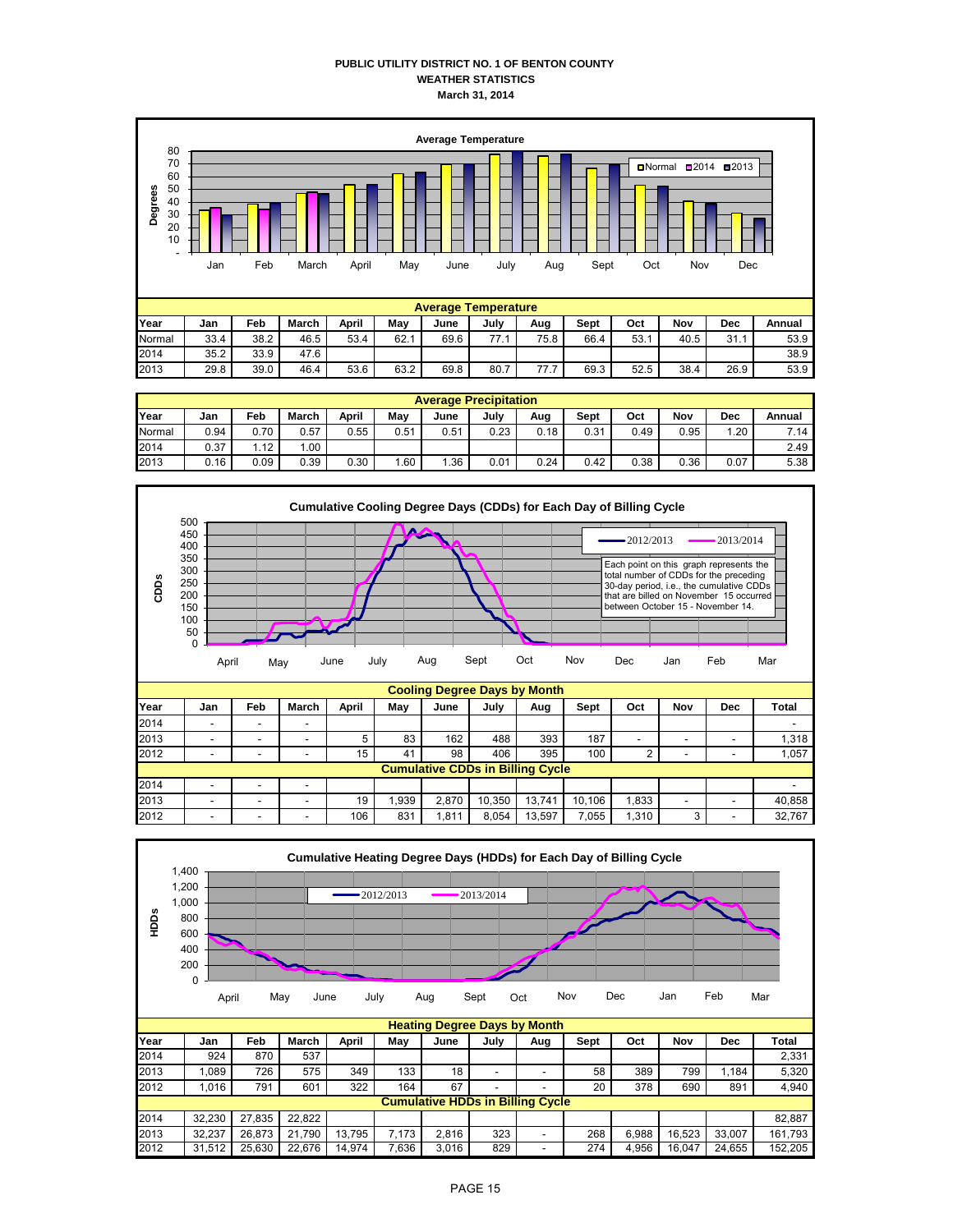#### **PUBLIC UTILITY DISTRICT NO. 1 OF BENTON COUNTY BROADBAND SUMMARY**

|                                                                                                                                    | <b>March Highlights</b>  |                          |                                |              |              |            |      |                |               |             |        |        |            |            |                 |                        |
|------------------------------------------------------------------------------------------------------------------------------------|--------------------------|--------------------------|--------------------------------|--------------|--------------|------------|------|----------------|---------------|-------------|--------|--------|------------|------------|-----------------|------------------------|
| No new connections in March.                                                                                                       |                          |                          |                                |              |              |            |      |                |               |             |        |        |            |            |                 |                        |
|                                                                                                                                    |                          |                          |                                |              |              |            |      | <b>ACTUALS</b> |               |             |        |        |            |            | <b>Budget</b>   | Inception              |
|                                                                                                                                    | 2014 Budget              | Jan                      | Feb                            | <b>March</b> | <b>April</b> | <b>May</b> | June | July           | <b>August</b> | <b>Sept</b> | Oct    | Nov    | <b>Dec</b> | <b>YTD</b> | <b>Variance</b> | to Date                |
| <b>OPERATING REVENUES</b>                                                                                                          |                          |                          |                                |              |              |            |      |                |               |             |        |        |            |            |                 |                        |
| Ethernet                                                                                                                           | 1,173,081                | \$144,113                | \$149,573                      | \$108,205    |              |            |      |                |               |             |        |        |            | \$401,891  | 771,190         |                        |
| <b>TDM</b>                                                                                                                         | 148,184                  | 12,190                   | 12,190                         | 12,190       |              |            |      |                |               |             |        |        |            | \$36,571   | 111,613         |                        |
| Wireless                                                                                                                           | $\overline{\phantom{a}}$ | 39                       | 39<br>$\overline{\phantom{a}}$ | 39           |              |            |      |                |               |             |        |        |            | \$117      | (117)           |                        |
| Co-Location                                                                                                                        | $\overline{\phantom{a}}$ | $\sim$                   |                                | $\sim$       |              |            |      |                |               |             |        |        |            | \$0        |                 |                        |
| <b>Internet Transport Service</b>                                                                                                  | 300,943                  | 19,040                   | 2,901                          | 11,345       |              |            |      |                |               |             |        |        |            | \$33,286   | 267,657         |                        |
| <b>Fixed Wireless</b>                                                                                                              | 120,400                  | 8,543                    | 8,351                          | 8,596        |              |            |      |                |               |             |        |        |            | \$25,490   | 94,910          |                        |
| Broadband Revenue - Other                                                                                                          | 237,729                  | 22,148                   | 21,917                         | 24,433       |              |            |      |                |               |             |        |        |            | \$68,498   | 169,231         |                        |
| Subtotal                                                                                                                           | 1,980,337                | 206,073                  | 194,972                        | 164,809      |              |            | ÷,   |                |               | $\sim$      | ÷,     | ÷      | ä,         | \$565,853  |                 |                        |
|                                                                                                                                    | $\blacksquare$           |                          | $\sim$                         |              |              |            |      |                |               |             |        |        |            |            |                 |                        |
| NoaNet Maintenance Revenue<br><b>Bad Debt Expense</b>                                                                              |                          |                          |                                | ÷            |              |            |      |                |               |             |        |        |            | \$0<br>\$0 |                 |                        |
| <b>Total Operating Revenues</b>                                                                                                    | 1,980,337                | 206,073                  | 194,972                        | 164,809      |              |            |      |                |               |             |        |        |            | \$565,853  | 1,414,484       | 10,548,210             |
|                                                                                                                                    |                          |                          |                                |              |              |            |      |                |               |             |        |        |            |            |                 |                        |
| <b>OPERATING EXPENSES</b>                                                                                                          |                          |                          |                                |              |              |            |      |                |               |             |        |        |            |            |                 |                        |
| Marketing & Business Development                                                                                                   | $\overline{\phantom{a}}$ | $\overline{\phantom{a}}$ | $\overline{\phantom{a}}$       |              |              |            |      |                |               |             |        |        |            | \$0        |                 |                        |
| <b>General Expenses</b>                                                                                                            | 398,079                  | 9,692                    | 32,878                         | 74,463       |              |            |      |                |               |             |        |        |            | \$117,033  | 281,046         |                        |
| Other Maintenance                                                                                                                  | 45,000                   | 2,448                    | 1,021                          | 8,497        |              |            |      |                |               |             |        |        |            | \$11,966   | 33,034          |                        |
| NOC Maintenance                                                                                                                    | 302,942                  | (228)                    | $\sim$                         | $\sim$       |              |            |      |                |               |             |        |        |            | (\$228)    | 303,170         |                        |
| Wireless Maintenance                                                                                                               |                          | 1,696                    | $\sim$                         | 390          |              |            |      |                |               |             |        |        |            | \$2,087    | (2,087)         |                        |
| Subtotal                                                                                                                           | 746,021                  | 13,608                   | 33,899                         | 83,350       |              |            |      |                |               |             |        |        |            | \$130,857  | 615,164         | 6,995,926              |
| NoaNet Maintenance Expense                                                                                                         | $\blacksquare$           | $\overline{a}$           | $\sim$                         | 754          |              |            |      |                |               |             |        |        |            | \$754      | (754)           |                        |
| Depreciation                                                                                                                       | 880,006                  | 99,634                   | 87,741                         | 72,238       |              |            |      |                |               |             |        |        |            | \$259,614  | 620,392         | 7,124,099              |
| <b>Total Operating Expenses</b>                                                                                                    | 1,626,027                | 113,242                  | 121,641                        | 156,343      | $\sim$       | $\sim$     | ÷.   | $\sim$         | $\sim$        | $\sim$      | $\sim$ | $\sim$ | $\sim$     | \$391,225  | 1,234,802       | 14,120,025             |
|                                                                                                                                    |                          |                          |                                |              |              |            |      |                |               |             |        |        |            |            |                 |                        |
| <b>OPERATING INCOME (LOSS)</b>                                                                                                     | 354,310                  | 92,831                   | 73,331                         | 8,466        |              |            |      |                |               |             |        |        |            | \$174,628  | (179, 682)      | (3,571,815)            |
| <b>NONOPERATING REVENUES &amp; EXPENSES</b><br>Internal Interest due to Power Business Unit <sup>(1)</sup><br><b>Grant Revenue</b> | (190, 163)               | (32, 291)                | (32, 270)                      | (32, 162)    |              |            |      |                |               |             |        |        |            | (\$96,723) | 93,440          | (5,088,264)<br>215,000 |
| <b>CAPITAL CONTRIBUTIONS</b>                                                                                                       | 10,000                   | 736                      |                                |              |              |            |      |                |               |             |        |        |            | \$736      | (9, 264)        | 3,864,560              |
| <b>INTERNAL NET INCOME (LOSS)</b>                                                                                                  | \$174,147                | \$61,276                 | \$41,061                       | (\$23,696)   | \$0          | \$0        | \$0  | \$0            | \$0           | \$0         | \$0    | \$0    |            | \$78,641   | (\$95,506)      | (\$4,580,520)          |
|                                                                                                                                    |                          |                          |                                |              |              |            |      |                |               |             |        |        |            |            |                 |                        |
| <b>NOANET COSTS</b>                                                                                                                |                          |                          |                                |              |              |            |      |                |               |             |        |        |            |            |                 |                        |
| <b>Member Assessments</b>                                                                                                          |                          | $\overline{a}$           | $\overline{\phantom{a}}$       | \$0          |              |            |      |                |               |             |        |        |            | \$0        |                 | \$3,159,092            |
| <b>Membership Support</b>                                                                                                          |                          | 392                      | 296                            | 1,160        |              |            |      |                |               |             |        |        |            | \$1,848    |                 | 94,130                 |
| <b>Total NoaNet Costs</b>                                                                                                          | \$0                      | \$392                    | \$296                          | \$1,160      | \$0          | \$0        | \$0  | \$0            | \$0           | \$0         | \$0    | \$0    | \$0        | \$1,848    | (\$1,848)       | \$3,253,222            |
|                                                                                                                                    |                          |                          |                                |              |              |            |      |                |               |             |        |        |            |            |                 |                        |
| <b>CAPITAL EXPENDITURES</b>                                                                                                        | \$889,553                | \$37,061                 | \$153,816                      | \$43,361     |              |            |      |                |               |             |        |        |            | \$234,238  | \$655,315       | \$15,754,246           |
| NET CASH (TO)/FROM BROADBAND <sup>(2)</sup>                                                                                        |                          | (\$354,763) \$155,748    | \$6,961                        | \$36,183     | \$0          | \$0        | \$0  | \$0            | \$0           | \$0         | \$0    | \$0    |            | \$198,891  |                 | (\$11,375,625)         |

(1) Internal interest budget is estimated based on cash flow projections (an interest rate of 3.6% is being used).

(2) Includes excess of revenues over operating costs, capital expenditures and NoaNet assessments; excludes depreciation and internal interest to Electric System